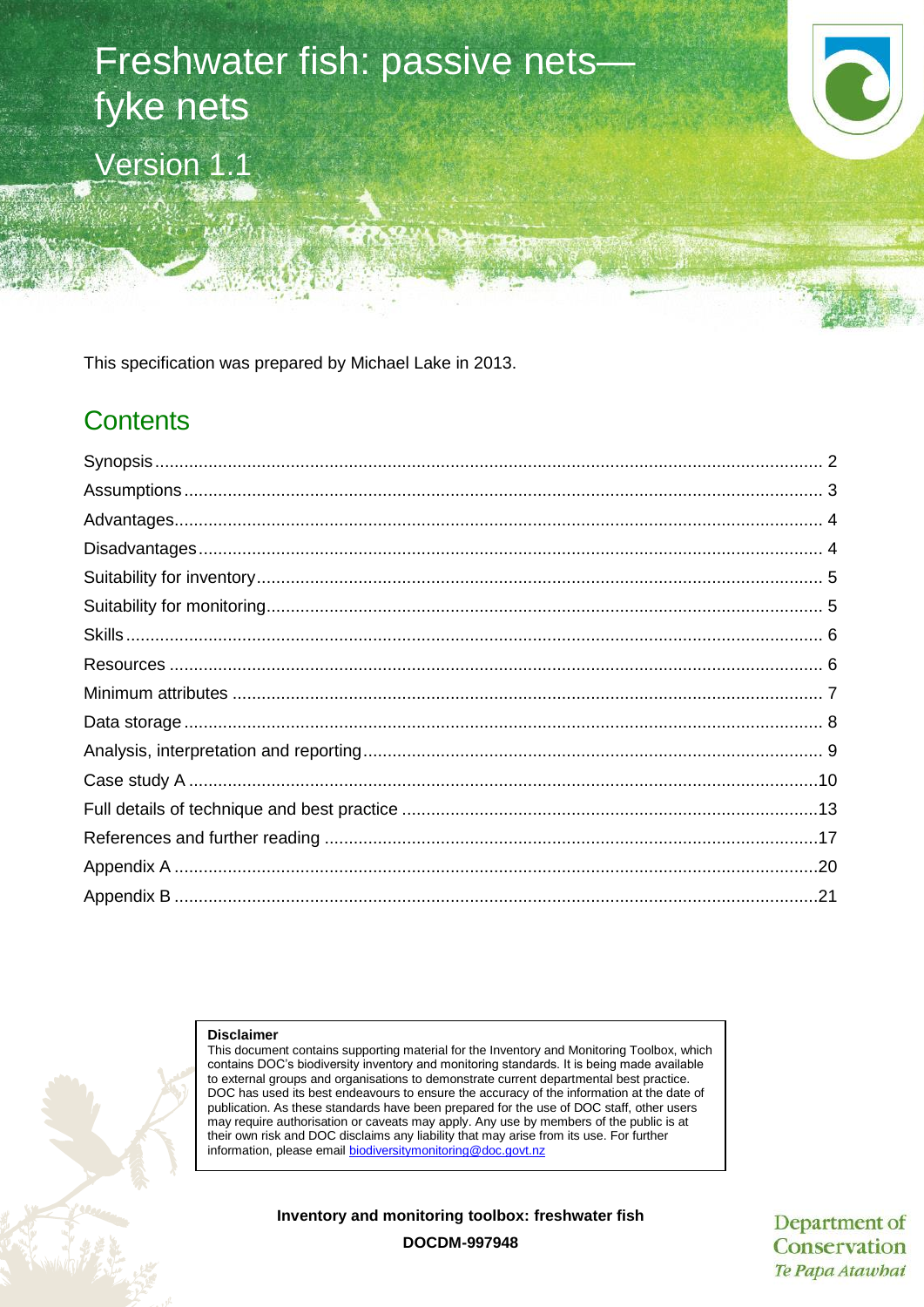# <span id="page-1-0"></span>Synopsis

Fyke nets are essentially a type of cylindrical fish trap which contain a series of funnel-shaped openings which make it easy for fish to enter the trap but very difficult to for them to make their way out. One or more vertical sections of netting, called leaders, extend from the mouth of the fyke net and guide swimming fish into the net. Fyke nets are considered a type of passive sampling gear because they rely on fish to willingly encounter and enter the net (Hubert 1996). They can be used to sample freshwater fish in a wide range of environments including lakes, wetlands, rivers and streams.

The efficiency and selectivity of fyke nets is influenced by the probability that fish will encounter, enter and be retained within the net until it is retrieved (Portt et al. 2006). Fyke net catches tend to be biased towards mobile bottom-dwelling species but a wide range of species can be caught when they are set in shallow water. Fyke nets are highly effective for capturing freshwater eels, particularly when baited. The species and habitat decision trees in the 'Introduction to monitoring freshwater fish' (docdm-1008026) should be used to identify whether fyke netting is the appropriate method for sampling your species or communities of interest.

Unlike with gill nets, most fish can be released alive after being captured in fyke nets and the capture of non-target species, such as diving birds, is relatively rare. Fyke nets can also be set amongst complex habitat including dense beds of aquatic vegetation. Predation within fyke nets, particularly when baited, can be a significant issue for the survival of captured fish and can interfere with the collection of accurate data.

The capture efficiency of fyke nets is influenced by a number of net characteristics including mesh size, net dimensions, and the size of the mouth and funnel openings. Standardisation of sampling gear within a survey or monitoring programme is therefore important for obtaining relative abundance data that can be compared spatially and temporally. The type of fyke net selected for use in a survey should be determined by the survey objectives but where possible should be standardised with those used in other surveys with which the data may be compared.

Fyke nets can be used for inventory surveys where the objective is to estimate taxa richness or the presence/absence of fish species at a location. Fyke nets are biased towards cover-seeking benthic species and are less effective at capturing open-water species, especially when set in deep water. It is therefore recommended that other methods be used in combination with fyke nets when undertaking inventory surveys in deep, open-water environments.

Fyke nets can also be used to collect relative abundance data based on calculations of catch per unit effort (CPUE). Fyke net CPUE, as with other passive netting methods, is usually expressed as number of fish caught per net per unit of time (e.g. hours or nights). The accuracy of CPUE as an index of abundance is primarily determined by whether catch efficiency, or 'catchability', remains constant and unaffected by other factors (Hubert & Fabrizio 2007). Unvarying catch efficiency is one of the key assumptions made when assessing differences in relative abundance. In reality, however, a wide range of factors can influence catch efficiency when using fyke nets. It is important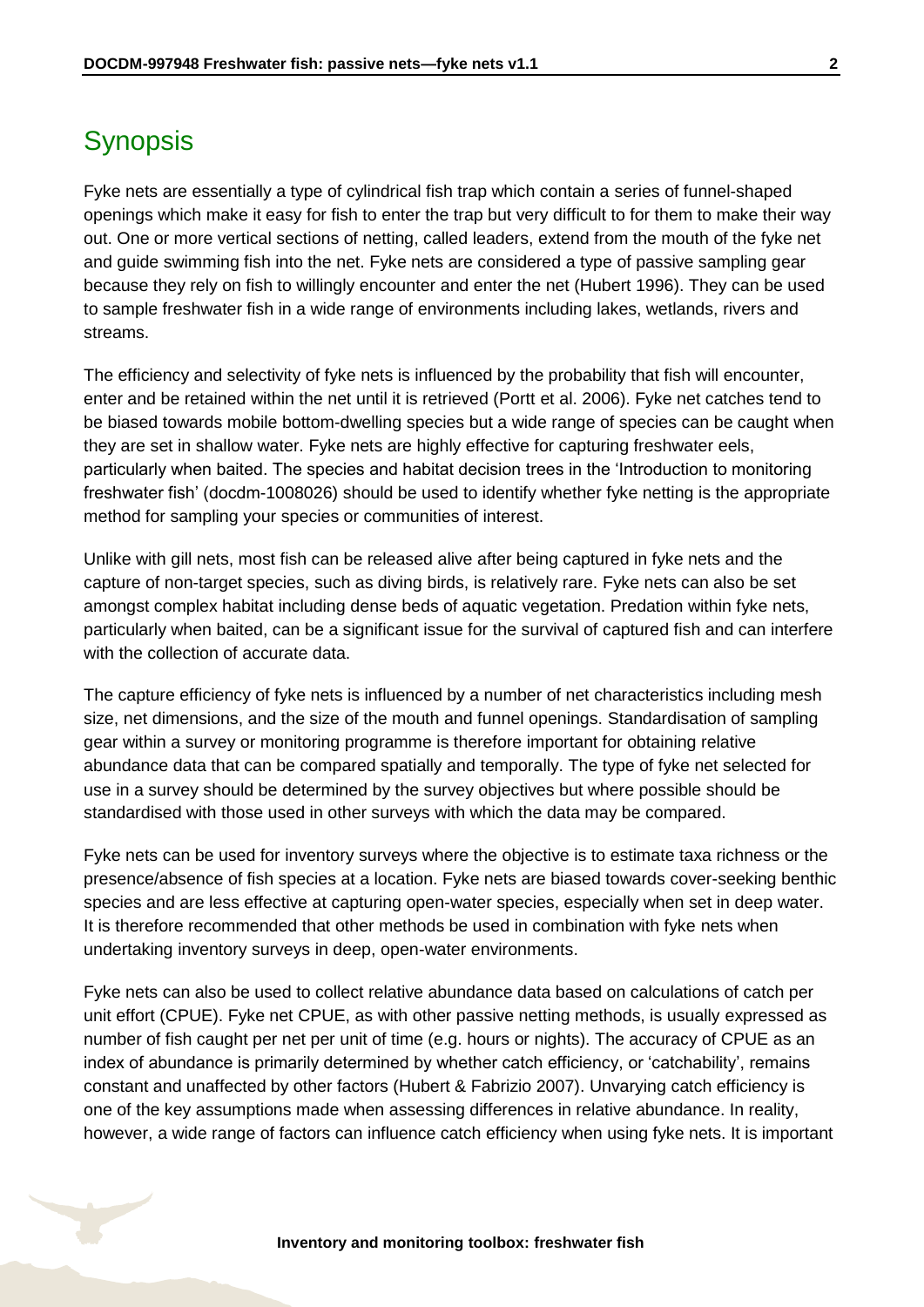to take a cautious approach and consider potential differences in catch efficiency when comparing relative abundance data over time and space.

Standardising net types and sampling protocols is critical for obtaining reliable relative abundance data. At the time of writing, standardised national protocols for using a combination of fyke nets and Gee's minnow traps in New Zealand wadeable streams is under development (Joy et al. 2003). It is recommended that, where appropriate, those protocols be adopted by DOC staff when sampling stream environments using fyke nets.

### <span id="page-2-0"></span>**Assumptions**

Where the data are used to determine presence/absence:

- *Methodology is standardised to account for variation in detection probability*. It is important to use a consistent and legitimate spatial sampling framework. That is, that the number of nets used is large enough to capture the range of fish that are present in the area that is represented by the sample.
- *Species of interest are truly absent from the sample area when none are detected*. This assumption will be violated when species are present but inactive or occur at densities that are undetectable by fyke netting methods. For example, eel activity is very low at temperatures less than about 10°C so fyke net samples collected in winter may fail to detect these species. Similarly, at very low densities fish may fail to encounter any fyke nets during the sampling period and therefore evade capture and detection. Because fyke nets are species-selective, only those species known to be susceptible to capture using this method should be considered as being sampled.

Where the data are used to compare relative abundances:

- *The relationship between number of individuals collected (index) and number of individuals present (density) is linear*. This is unlikely to be the case in many instances with passive netting techniques because of their dependence on fish behaviour, which may be highly variable, and the effects of gear saturation (Hubert & Fabrizio 2007).
- *Capture efficiency is independent of environmental conditions, fish species, population structure and operator proficiency*. These assumptions should be carefully considered when making comparisons over time or between sites, as many of these factors are known to strongly influence catch efficiency (Hubert 1996; Breen & Ruetz 2006; Portt et al. 2006).
- *There is no movement into or out of the sample reach or any sub-reaches during sampling (i.e. the population is demographically closed).* This assumption is less likely to hold if the sampling period is extended, or if the area of the body of water being sampled greatly exceeds the area in which nets are deployed. This particularly applies to highly mobile species, which are often targeted by this sampling method.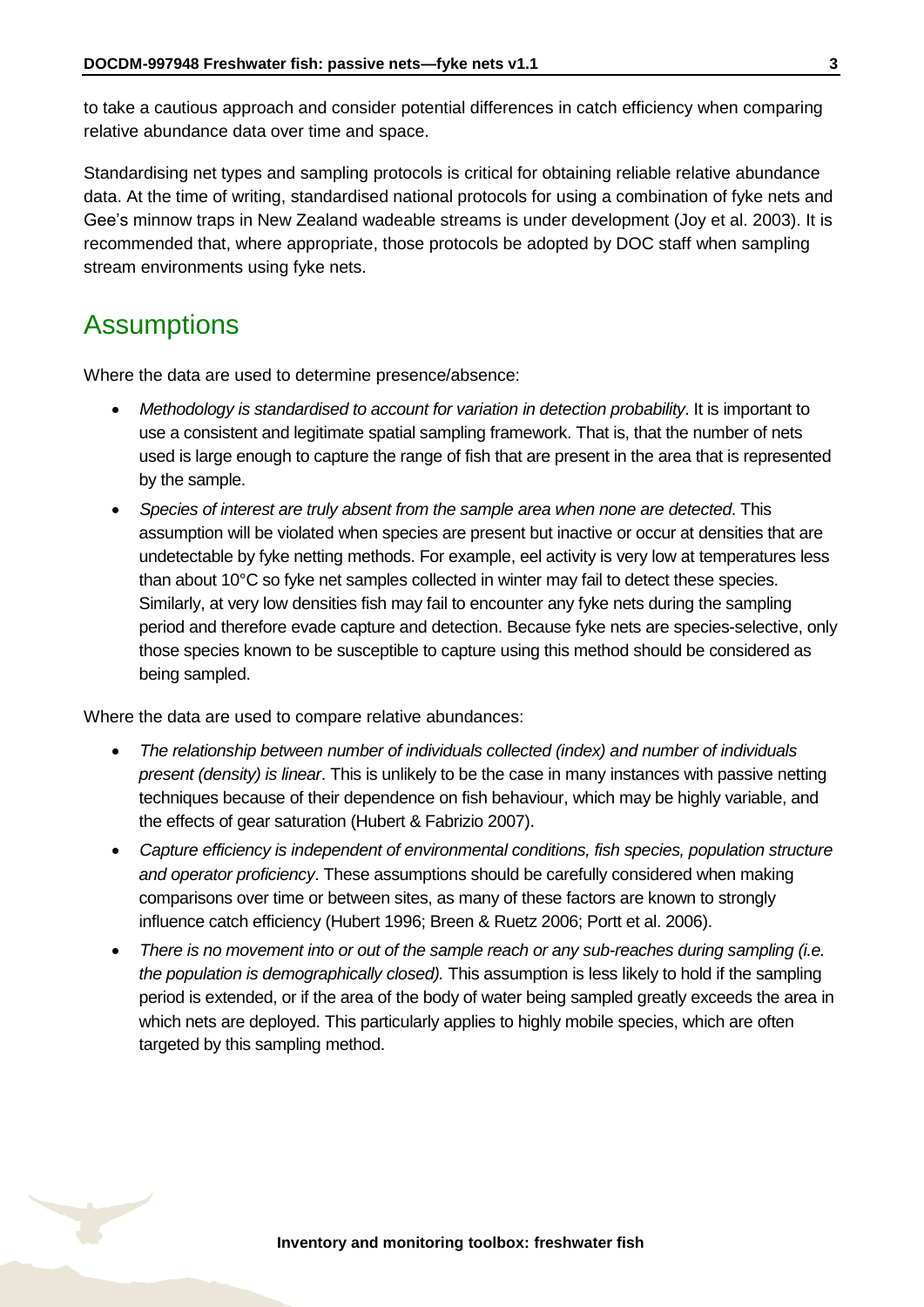## <span id="page-3-0"></span>Advantages

Advantages of fyke netting:

- Can be relatively easily set in complex habitat types such as dense aquatic vegetation or amongst coarse woody debris. In this respect fyke nets are better than gill nets but not as good as minnow traps.
- Is less selective for fish species and sizes than gill nets or minnow traps (Hubert 1996). However, the size of mesh and funnel openings will determine the minimum and maximum sizes of fish caught.
- Large net and capture capacity, which collapses to small, flat, compact size.
- Results in far less fish mortality and injury compared with gill nets and most fish can be released.
- Presents less risk to diving birds than gill nets (see 'Set nets and diving birds: best practice guidance'—docdm-1470778).
- Is a highly efficient method for sampling eel species, particularly if baited (Jellyman & Graynoth 2005).
- Is effective for catching fish during migratory movements. Double-winged fykes can also be used to determine the direction of movement; for example, between a river and associated floodplain wetlands (Lyon et al. 2010).

Advantages of passive netting in general:

- Sampling is relatively unaffected by turbidity or electrical conductivity which can limit the use of methods like spotlighting or electrofishing.
- Samples are taken continuously over a long time period. This has the advantage of dampening the effects of any diurnal variations in fish behaviour (Hayes 1989).
- It allows sampling in habitats that are not wadeable because water depth or sediment depth is too great.
- Does not require a high level of technical expertise or specialist training (although the experience of field staff will influence catch efficiency).
- It causes less disturbance in shallow habitats than some active methods such as seining or electrofishing.

# <span id="page-3-1"></span>**Disadvantages**

Disadvantages of fyke nets:

- They can be difficult to set in deep water or at sites with uneven or steeply sloping substrates.
- Predation can occur inside the nets and this is likely to be a significant issue with eels in New Zealand. Predation can affect recorded capture rates of smaller fish which are either eaten or actively avoid entering nets containing predators (Breen & Ruetz 2006). Predation will also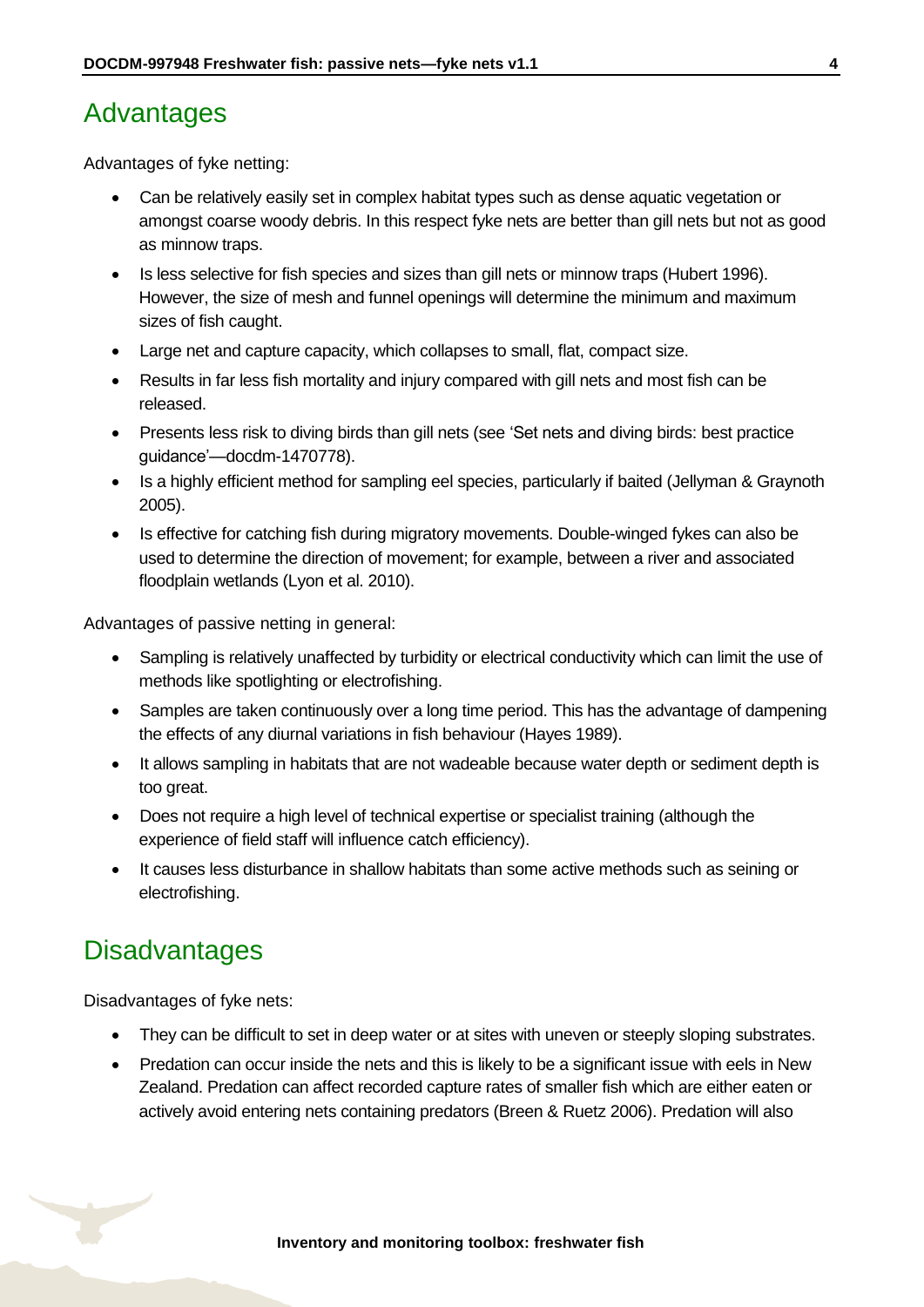influence the contents of predators' stomachs and this should be taken into account if fyke net catches are used in diet studies.

- They can be difficult to set in strong currents as they tend to accumulate debris or will not set properly (Portt et al. 2006). However, fyke netting is more conducive to sampling in currents than gill nets.
- There is a bias towards cover-seeking mobile species, benthic species and larger fish species (Hubert 1996; Breen & Ruetz 2006; Portt et al. 2006).
- Catch rates are generally lower than those for gill nets (Hubert 1996).
- Catch rate variability is often high, which means that relatively large numbers of sets are required to detect changes in relative abundance (Portt et al. 2006).

Disadvantages of passive netting in general:

- It provides a less accurately defined unit of effort compared with active techniques because no spatial measure is included (Hayes et al. 1996).
- It is biased towards more active fish species. The more active a fish is the more likely it is to encounter the net.
- Catch rates and taxa richness can vary with time of day depending on diurnal patterns of fish behaviour (Portt et al. 2006). This can be overcome by setting gear over a 24-hr period.
- It requires a return trip to retrieve gear, which may increase the level of resources required to collect data, particularly for remote sites.

# <span id="page-4-0"></span>Suitability for inventory

This method is appropriate for inventory:

- Where active fishing methods cannot be implemented or resourced (e.g. in non-wadeable, turbid or structurally complex habitats)
- When combined with other sampling methods which overcome some of the species biases inherent in fyke net samples. When sampling in lakes or large rivers, fyke nets should be combined with either gill nets and/or boat electrofishing to ensure open water species are adequately sampled.

# <span id="page-4-1"></span>Suitability for monitoring

This method is appropriate for monitoring:

- When monitoring mobile, benthic, cover-seeking fish species (e.g. eels)
- Where active fishing methods cannot be implemented or resourced (e.g. in non-wadeable, turbid or structurally complex habitats)
- Where it is important to have low rates of injury and mortality (e.g. where both pest fish and threatened native fish may be present)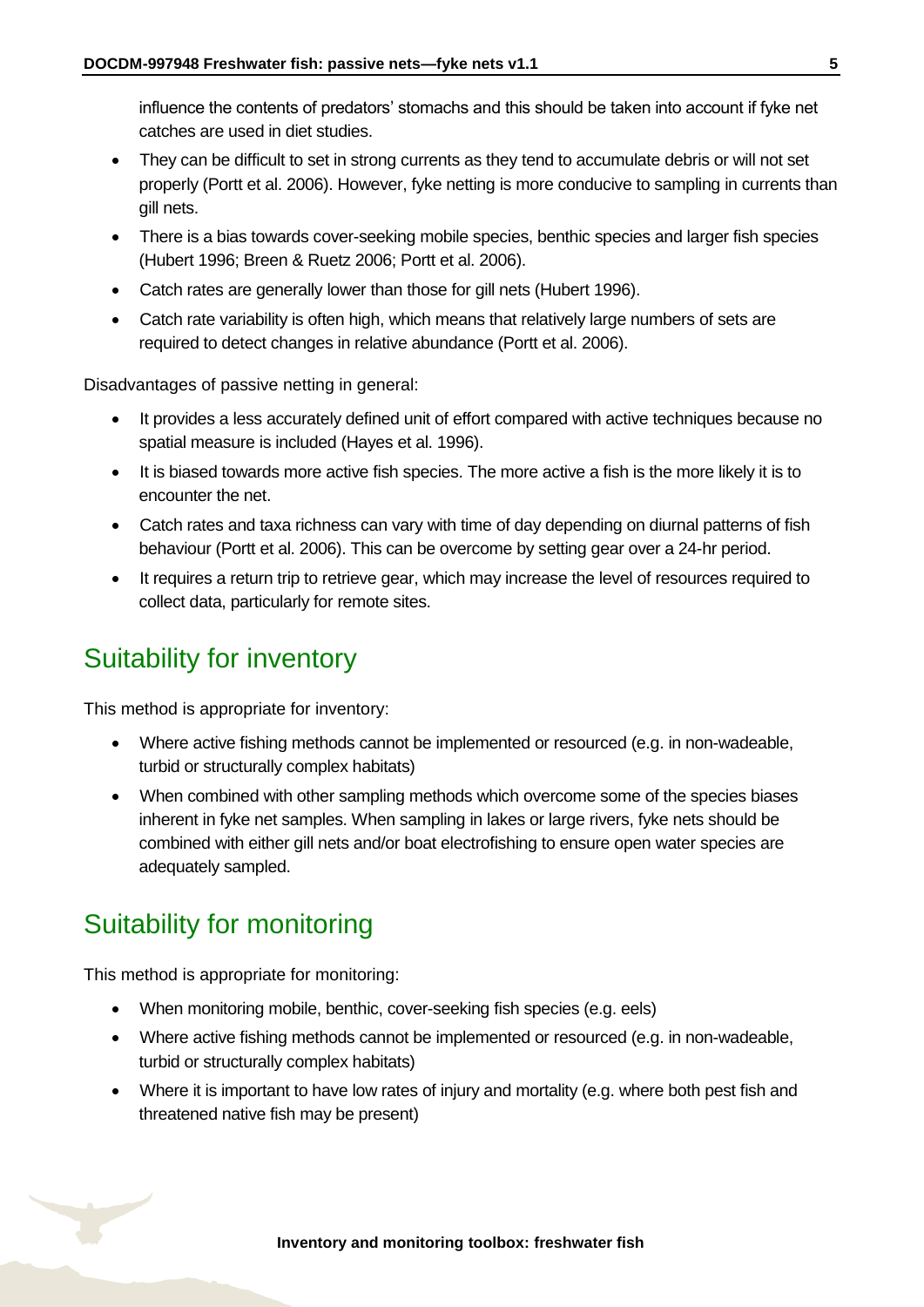### <span id="page-5-0"></span>**Skills**

#### Field operations

The setting of fyke nets does not require any specialist skills or training; however, it is recommended that at least one team member has some prior experience with setting these types of nets. In large rivers and lakes a boat may be required to set fyke nets. Appropriate training and certification in the operation of boats will therefore be required (refer to the standard operating procedure: 'Boat competency SOP'—docdm-346005). Survey teams should contain at least one person able to identify freshwater fish to species level and who has experience in handling fish to minimise any unnecessary injury or mortality and speed up fish processing.

#### Design and analysis

Staff involved in the development of survey programmes should be familiar with basic principles of good sampling design. 'A guideline to monitoring populations' (docdm-870579) will assist with understanding these principles. It is important that input from statisticians is obtained during both the design and analysis stages to ensure that the data collected are scientifically robust. Good statistical design is especially critical when developing monitoring programmes as they tend to be complex and have high ongoing running costs. It is much harder to improve design after data collection has started or been underway for some time than it is to put time into the initial planning. Putting effort into designing a programme well at the outset ensures that the running costs are justified and will result in useful information that meets the monitoring objectives.

The ability to use a spreadsheet software package such as Microsoft Excel is a minimum skill required for data entry, data checking and analyses. The ability to use statistical software packages is desirable but not mandatory provided support from statisticians is available. Staff involved in data analysis must be conscious of the underlying assumptions of fyke netting when undertaking their analyses and cautious of the level of inference derived from any results.

### <span id="page-5-1"></span>Resources

- Survey team. In wadeable habitats, standard fyke nets can easily be set by one person. In deeper habitats, however, a boat is usually required and a minimum of two team members will be needed to safely set fyke nets. In some instances it will be advisable to have larger teams, particularly if significant numbers of fish are caught or the fyke net is particularly big.
- Fyke nets.
- Personal flotation devices and any other boat safety equipment if a boat is being used. Personal flotation devices may also be necessary at wadeable sites that are deep, swift or soft-bottomed.
- Anchor weights or poles for anchoring the ends of nets. Better sets are usually achieved with poles but their use is limited to shallow habitats.
- Shark clips for quickly attaching and detaching anchors and floats.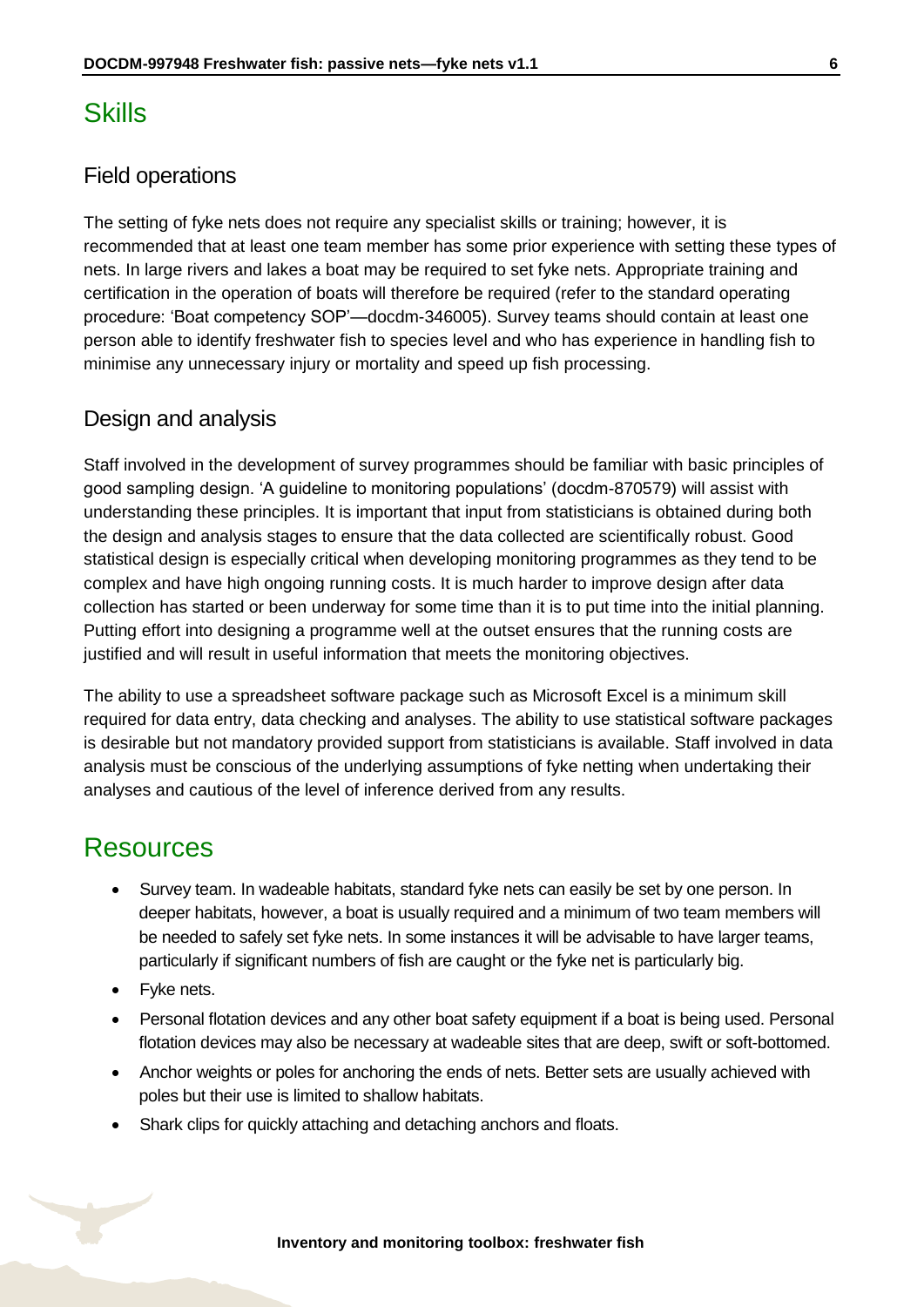- Fish bins. At least one bin is required for holding captured fish for processing. For fykes incorporating a separation grid (a mesh panel which segregates fish by size) a second bin or large bucket is required.
- Aerator if captured fish are to be kept alive for long periods.
- Measuring board (if fish are to be measured).
- Voucher jars for fish samples / fin clips filled with 70% ethanol.
- GPS unit.
- Water quality field meter(s). As a minimum, water temperature should be recorded but dissolved oxygen is also a useful parameter to measure, especially in lakes that stratify.
- Rain-proof data sheets with clipboard and pencils, including New Zealand Freshwater Fish Database forms.
- Freshwater fish identification book, e.g. *The Reed Field Guide to New Zealand Freshwater Fishes* (McDowall 2000).
- Waders are optional but recommended where water temperatures are cold or where water quality is poor. If waders are used then staff should be trained in wader safety; see 'Wading safely' (olddm-566603) for quidance.<sup>1</sup>

## <span id="page-6-0"></span>Minimum attributes

Consistent measurement and recording of these attributes is critical for the implementation of the method. Other attributes may be optional depending on the objective. For more information refer to ['Full details of technique and best practice'](#page-12-0).

DOC staff must complete a 'Standard inventory and monitoring project plan' (docdm-146272).

The minimum requirements for a fish survey will largely be determined by the objectives of the study or monitoring programme. Careful consideration of these objectives should be made prior to collecting data. However, for any study the following minimum attributes should be recorded:

- The name of the observers who collected the data.
- The date and time of sampling (including time set and time retrieved).
- The location of each sampling site using a GPS.
- Net types (including physical dimensions and mesh sizes).
- Number of nets set at the site.

 $\overline{1}$ 

- Depth of water the net was set at.
- All fish collected should be identified to species level. If this cannot be done in the field then a voucher sample may be collected and preserved, or a series of detailed photographs taken for further assessment by a qualified expert. A fin clip preserved in ethanol may be taken for mitochondrial analysis.

<sup>1</sup> [http://www.doc.govt.nz/Documents/parks-and-recreation/places-to-visit/tongariro-taupo/wade-safely](http://www.doc.govt.nz/Documents/parks-and-recreation/places-to-visit/tongariro-taupo/wade-safely-brochure.pdf)[brochure.pdf](http://www.doc.govt.nz/Documents/parks-and-recreation/places-to-visit/tongariro-taupo/wade-safely-brochure.pdf)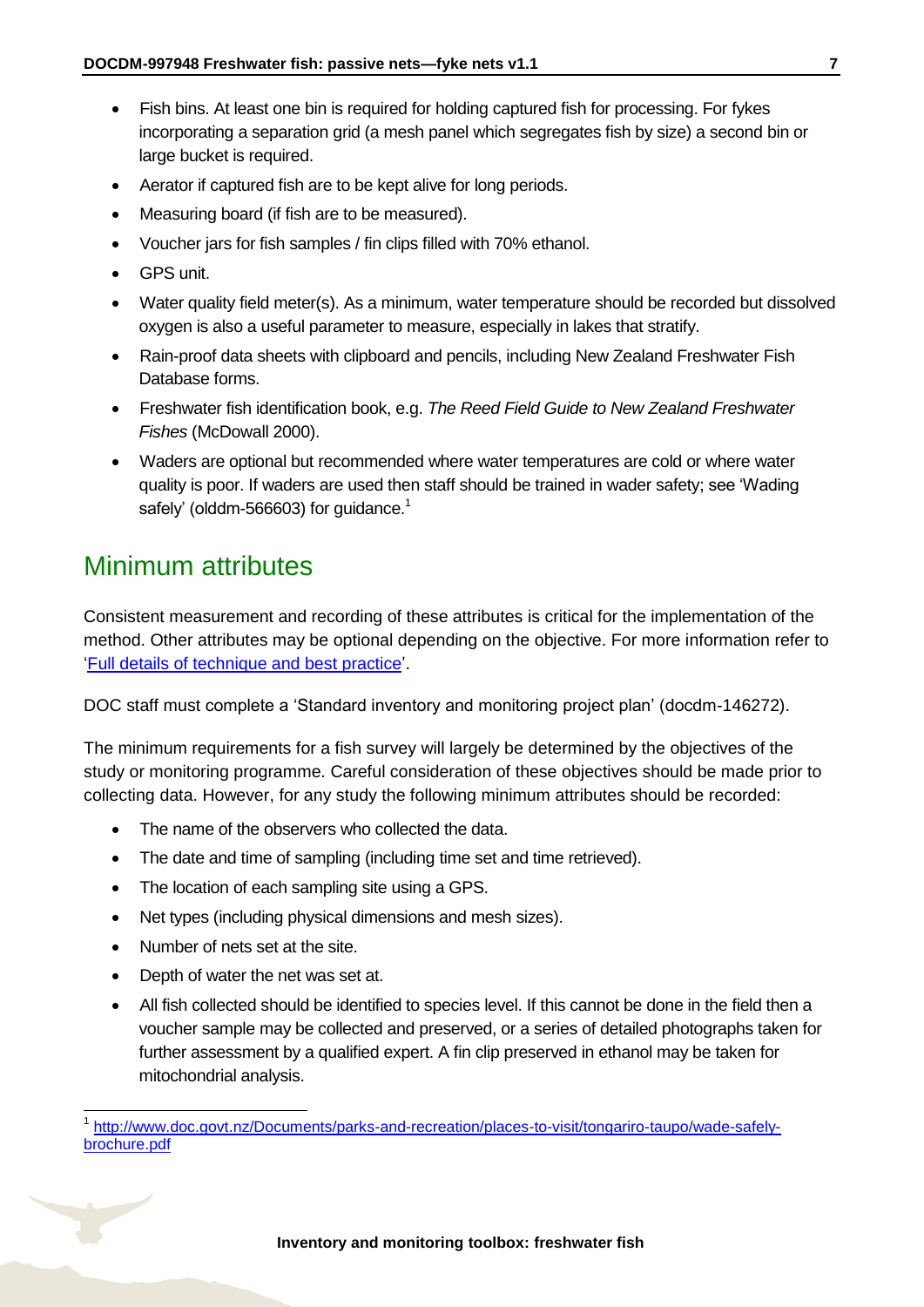• The number of each fish species captured.

Measurement of fish length is optional depending on whether information about population structure is part of the survey objectives.

It is important to collect habitat data to describe factors that may influence catch efficiency and therefore the key underlying assumptions of the method. Habitat data is also useful when it comes time to analyse data as many habitat variables will help explain why certain results were observed. The minimum habitat variables that need to be recorded are:

- Water depth
- Water temperature
- Habitat description including presence of any macrophytes or other structure and substrate type.

### <span id="page-7-0"></span>Data storage

-

Data should be recorded on rain-proof field data sheets to ensure that they remain intact and legible. Forward copies of completed survey sheets to the survey administrator, or enter data into an appropriate spreadsheet as soon as possible. Collate, consolidate and securely store survey information as soon as possible, and preferably immediately on return from the field. The key steps here are data entry, storage and maintenance for later analysis, followed by copying and data backup for security.

Summarise the results in a spreadsheet or equivalent. Arrange data as 'column variables', i.e. arrange data from each field on the data sheet (date, time, location, net type, number caught, identity, etc.) in columns, with each row representing the occasion on which a given survey site was sampled. An example of a data entry template for fish data collected using passive netting methods is provided in [Appendix B.](#page-19-1)

If data storage is designed well at the outset, it will make the job of analysis and interpretation much easier. Before storing data, check for missing information and errors, and ensure metadata are recorded.

Summaries of all fish survey data should also be entered into the New Zealand Freshwater Fish Database (NZFFD) administered by the National Institute of Water and Atmospheric Research (NIWA). The NZFFD is an important national repository for presence/absence data and represents a valuable resource for a range of different applications including research, impact assessments and threatened species monitoring. As a minimum, site location, fishing method and species collected should be recorded in the database forms. Data can be entered electronically using the Freshwater Fish Database Assistant software, which is freely available from the NIWA website<sup>2</sup>.

Storage tools can be either manual or electronic systems (or both, preferably). They will usually be summary sheets, other physical filing systems, or electronic spreadsheets and databases. Use appropriate file formats such as .xls, .txt, .dbf or specific analysis software formats. Copy and/or

<sup>&</sup>lt;sup>2</sup> <http://www.niwa.co.nz/our-services/databases/freshwater-fish-database>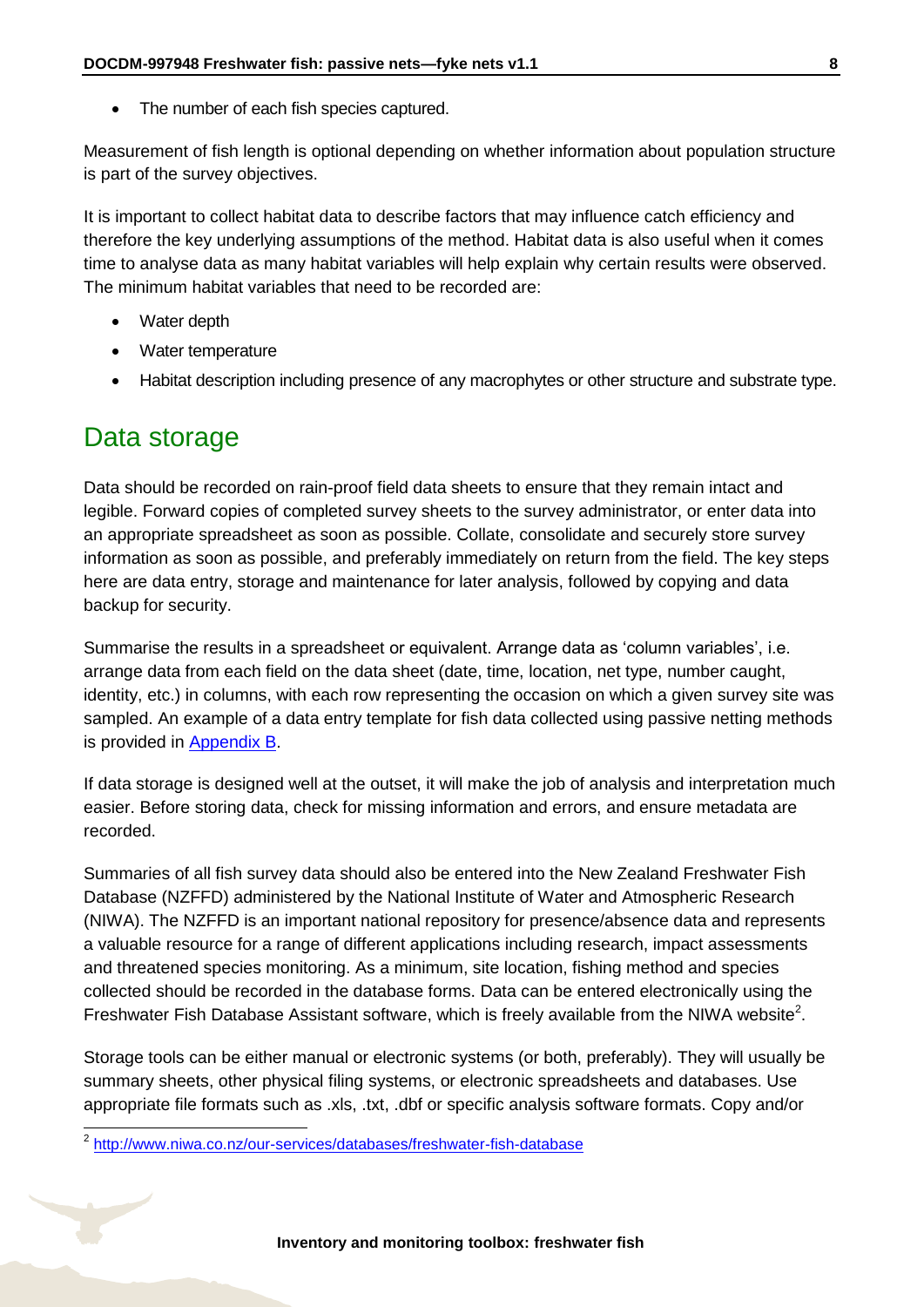backup all data, whether electronic, data sheets, metadata or site access descriptions, preferably offline if the primary storage location is part of a networked system. Store the copy at a separate location for security purposes.

### <span id="page-8-0"></span>Analysis, interpretation and reporting

Seek statistical advice from a biometrician or suitably experienced person prior to undertaking any analysis. Statistical advice should preferably be sought during the design stage of any proposed monitoring programme.

There are several texts available to assist with the analysis of fisheries data. Murphy & Willis (1996) provides a useful introduction into most types of analyses but a more in-depth and up to date text is provided by Guy & Brown (2007).

Datasets obtained from fyke netting can be used to provide estimates of species diversity and relative abundances. Species diversity can be easily expressed as the total number of species, or taxa richness, recorded at a site. Because fyke net catches are biased towards benthic fish species it is recommended that additional sampling methods that target open water species (e.g. gill nets) be used when undertaking inventory surveys at deep open-water sites.

The key variable that will be used to assess relative abundances using fyke nets is catch per unit effort (CPUE), which provides an index of abundance rather than a measure of density. As with all passive netting methods, fishing effort is measured in terms of soak time—the time period over which nets are set. CPUE for fyke nets is usually expressed as the number of fish caught per trap per night but different time periods can be used (e.g. hours).

When calculating CPUE the catch obtained from each net should be recorded as individual subsamples. The mean (or median) CPUE and associated variance can then be calculated for each sampling site. Catch per unit effort data tend not to be normally distributed so care should be taken with applying parametric tests (Hubert & Fabrizio 2007). Some researchers recommend using the median rather than the mean as a measure of central tendency for CPUE data (Hubert 1996; Hubert & Fabrizio 2007).

When calculating CPUE for passive capture gear it is important to be aware that soak time (the time period over which nets are set) is not a proportional measure of fishing effort. This is because catch efficiency is known to decline as more and more fish are caught in a net through a process called gear saturation. For entrapment-type nets, including fyke nets, escapement can also be an issue which affects capture efficiency over time. Some fish species are better at escaping than others and net saturation can also affect rates of escapement (Breen & Ruetz 2006; Portt et al. 2006; Hubert & Fabrizio 2007). This means that setting a net over 48 hours may produce a different catch rate to the same net set over two 24-hr periods. Direct comparisons of CPUE data obtained using different soak times are therefore not recommended unless the relationship between catch efficiency and soak time is well understood.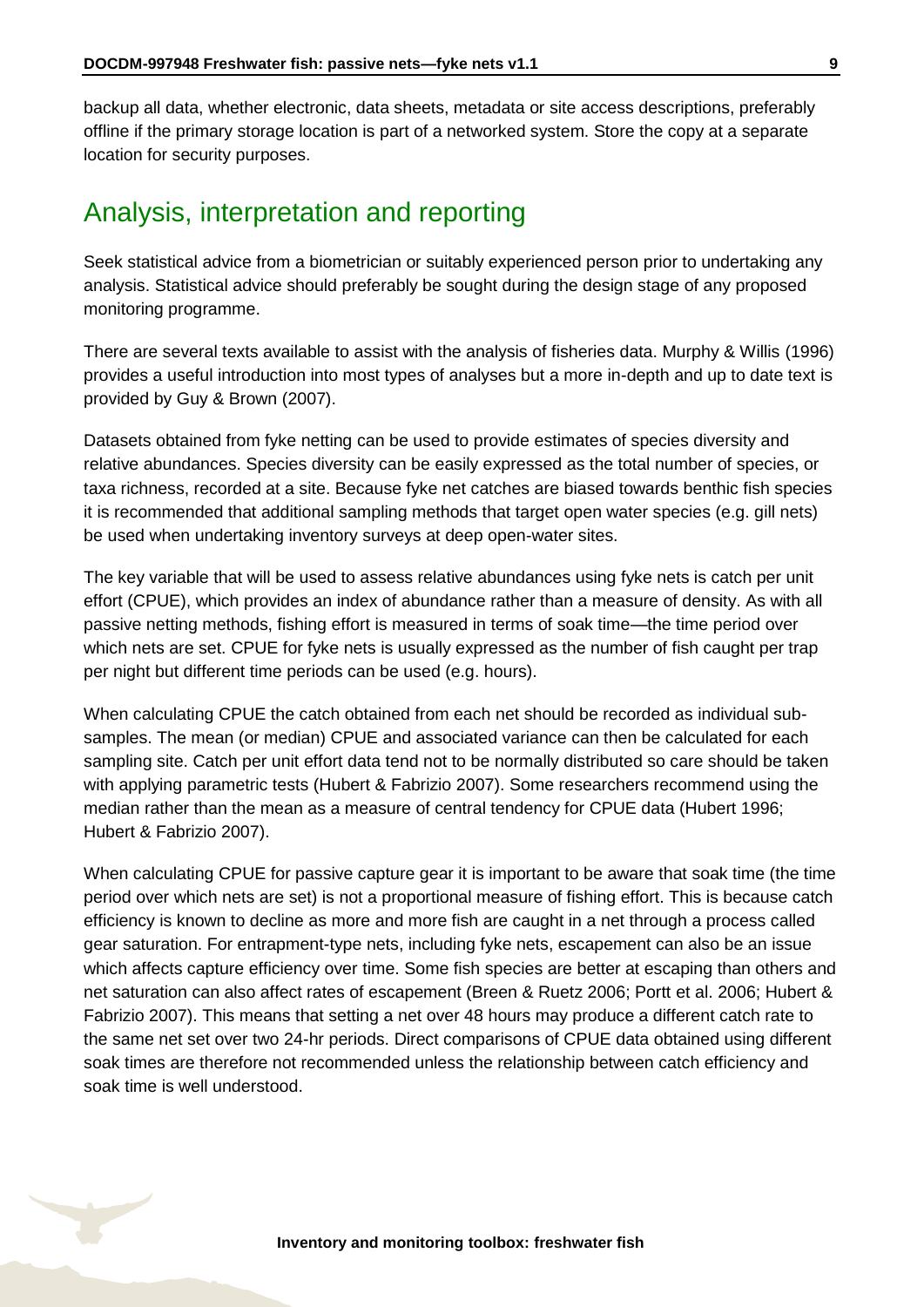To use CPUE as an index of abundance it is assumed that there is a positive linear relationship between CPUE and density. This relationship is known to be different for different species and influenced by a wide range of factors including the mouth diameter, mesh size, and leader arrangement of the fyke nets being used. All of these variables can influence the ability of CPUE to reflect the relative abundance of species present at a site. It is therefore critical that fyke net sampling be standardised by using the same sampling design, sampling gear (e.g. net types) and deployment procedures across the sites and time periods of interest. Fyke nets tend to produce highly variable catch data and large numbers of net sets are often required to detect statistically significant differences (Portt et al. 2006).

When interpreting data obtained from fyke net catches it is necessary to consider the methodspecific biases outlined in the ['Disadvantages'](#page-3-1) section. When using CPUE data as an index of relative abundance the variables that can affect the relationship between CPUE and actual fish density should always be considered. For example, care should be taken when comparing the CPUE of two species caught at a site if one of those species is known to be more susceptible than the other to capture in fyke nets. Ideally, the ability of CPUE to reflect actual fish density should be validated before reaching any firm conclusions about observed differences in CPUE. Validation would require fish density estimates to be made using mark-recapture or depletion model approaches.

Depending on the objectives of the survey it may be useful to assess population structure using any fish length data that has been collected. Length data is typically used to generate length-frequency histograms, which allow the structure of a fish population to be assessed. Length-frequency histograms can provide an insight into factors that may be affecting fish population dynamics, such as high mortality or recruitment failure (Anderson & Neumann 1996). When interpreting lengthfrequency histograms it is important to consider potential size biases in sampling and whether sample size is adequate. Many statisticians now recommend density plots as an alternative to histograms because the selection of length category boundaries (i.e. minimum and maximum values) can have a large influence on the appearance of histograms.

Survey results should be reported on in a timely manner to ensure that they are available for future users. Extending the time between data collection and reporting increases the potential for useful information gathered during sampling to be forgotten and lost. A detailed description of the net types used should be included in the report so the survey can be replicated at a future date.

# <span id="page-9-0"></span>Case study A

#### **Case study A: Waituna Lagoon giant kōkopu survey**

#### **Synopsis**

Waituna Lagoon is a shallow lake located near Invercargill which forms part of the Awarua Wetlands Ramsar-listed site. The lagoon catchment is known to support giant kōkopu (*Galaxias argenteus*), a facultative diadromous fish species with a conservation status of 'At Risk—Declining'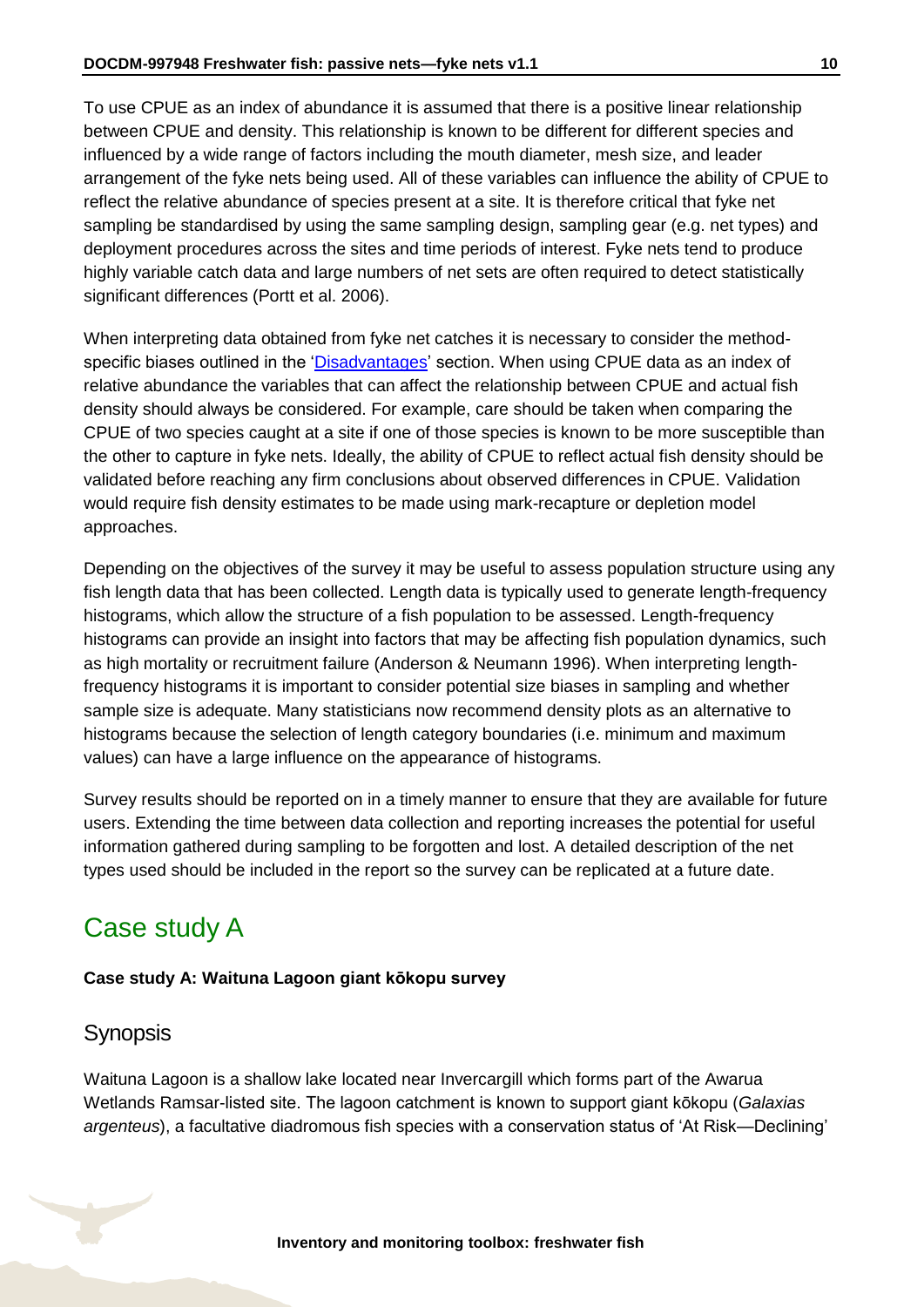(Allibone et al. 2010). A combination of fyke nets and minnow traps were used to compare giant kōkopu populations the Waituna Lagoon and neighbouring catchments and to collect samples for otolith microchemistry analysis. This case study is based on analysis of some of the catch data collected during that study to look at the potential of fyke nets as a tool for monitoring fish populations and giant kōkopu in particular.

Fyke net catch data on its own was found to underestimate both taxa richness and the presence of giant kōkopu. However, when combined with Gee's minnow traps, overall taxa richness and detection rates for giant kōkopu were enhanced. Fyke net data were not found to be very sensitive to detecting differences in giant kōkopu abundance between sites.

#### **Objectives**

- Determine if the Waituna Lagoon catchment supported large numbers of giant kōkopu. This objective is the focus of this case study.
- Determine the importance of any non-diadromous recruitment within the lagoon and the potential effects of artificial lagoon mouth opening. While a key objective of the project, this objective is not included in this case study.

### Sampling design and methods

Sampling was undertaken at a total of 42 sites across six different catchments including the Waituna Lagoon catchment. Trapping methods were used to estimate abundance of giant kōkopu, because the dark, tannin-stained and overgrown waters common in the region made backpack electrofishing and spotlighting methods inefficient. At each site seven fyke nets and 20 Gee's minnow traps were deployed haphazardly over a 150 metre reach. In reaches that were too narrow, shallow or overgrown for fyke nets, only Gee's minnow traps were deployed which meant that fyke nets were only used to sample 22 sites. Nets and traps were deployed between 6pm and 10pm each night, and retrieved between 10am and 4pm the following day. To reduce the catch rate of eels and intra-net predation, glowsticks were suspended in the first two funnels of each fyke net. A pilot study showed this reduced the catch rate of eels by 95%.

#### Data collection

The number of individuals from each fish species was recorded separately for each of the fyke nets. Gee's minnow trap catches were pooled into groups of two to four traps. Individual fish lengths were also recorded.

#### Results

On average, fyke net catches accounted for  $58\%$  (SE =  $6\%$ ) of the total taxa richness observed at sites using combined gears (fyke nets and Gee's minnow traps). Species that were consistently missed from fyke net samples tended to be small-bodied species such as common bullies (*Gobiomorphus cotidianus*) and īnanga (*Galaxias maculatus*). Fyke nets did detect kōaro (*Galaxias*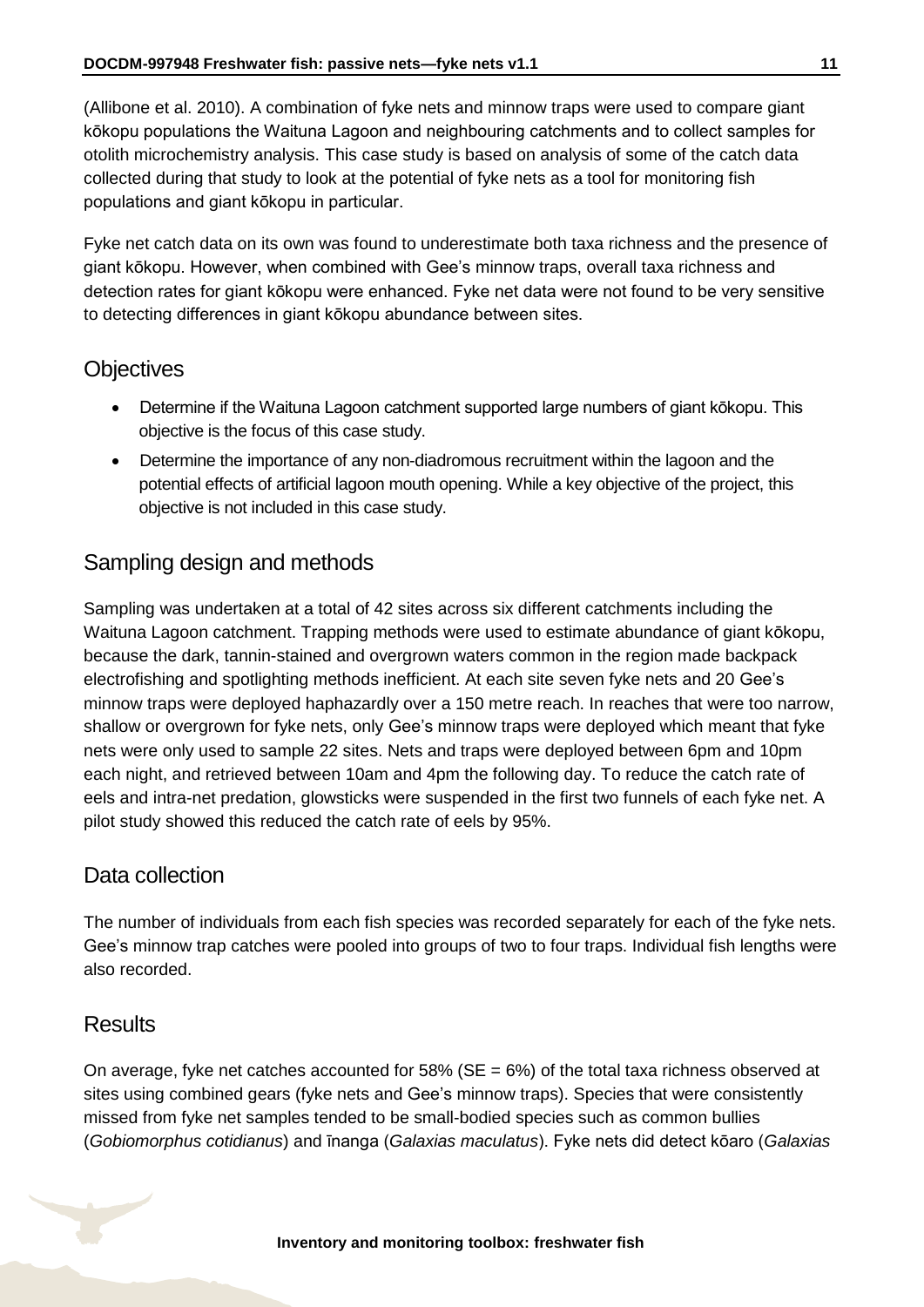*brevipinnis*) and yellow-eyed mullet (*Aldrichetta forsteri*) which were not found in Gee's minnow traps.

Fyke nets detected giant kōkopu at 9 of the 13 sites where they were detected using combined gears. Fyke nets also detected giant kōkopu at two sites where they were not caught in Gee's minnow traps. Fyke nets accounted for 48 of the 100 giant kōkopu captured during the survey.

The highest catch rates for giant kōkopu obtained using fyke nets were recorded from Carran Creek 1 and Carran Creek 2 [\(Figure 1\)](#page-11-0). The CPUE for giant kōkopu caught at sites where they were detected was highly variable and tended to be skewed towards 0, particularly at sites where few giant kōkopu were caught.



<span id="page-11-0"></span>Figure 1. Boxplots of giant kōkopu catch per unit effort (CPUE) recorded using fyke nets in the Waituna Lagoon and five nearby reference catchments. Only sites where the species was detected using combined methods are included.

#### Limitations and points to consider

- Fyke net samples tended to underestimate taxa richness at sites but increased the overall taxa richness observed during the survey by detecting two fish species not caught in Gee's minnow traps.
- Fyke net catches were biased towards large bodied species and this was most likely due to a combination of the ability of small fish to escape through the net mesh and eel predation within the nets.
- Fyke nets were found to be marginally less successful at detecting the presence of giant kōkopu than Gee's minnow traps but the two methods caught approximately the same number of giant kōkopu. The combined use of fyke nets and Gee's minnow traps was more successful than either method on its own and the data were successfully used to identify higher detection rates for this species in the Waituna catchment compared with the other five catchments.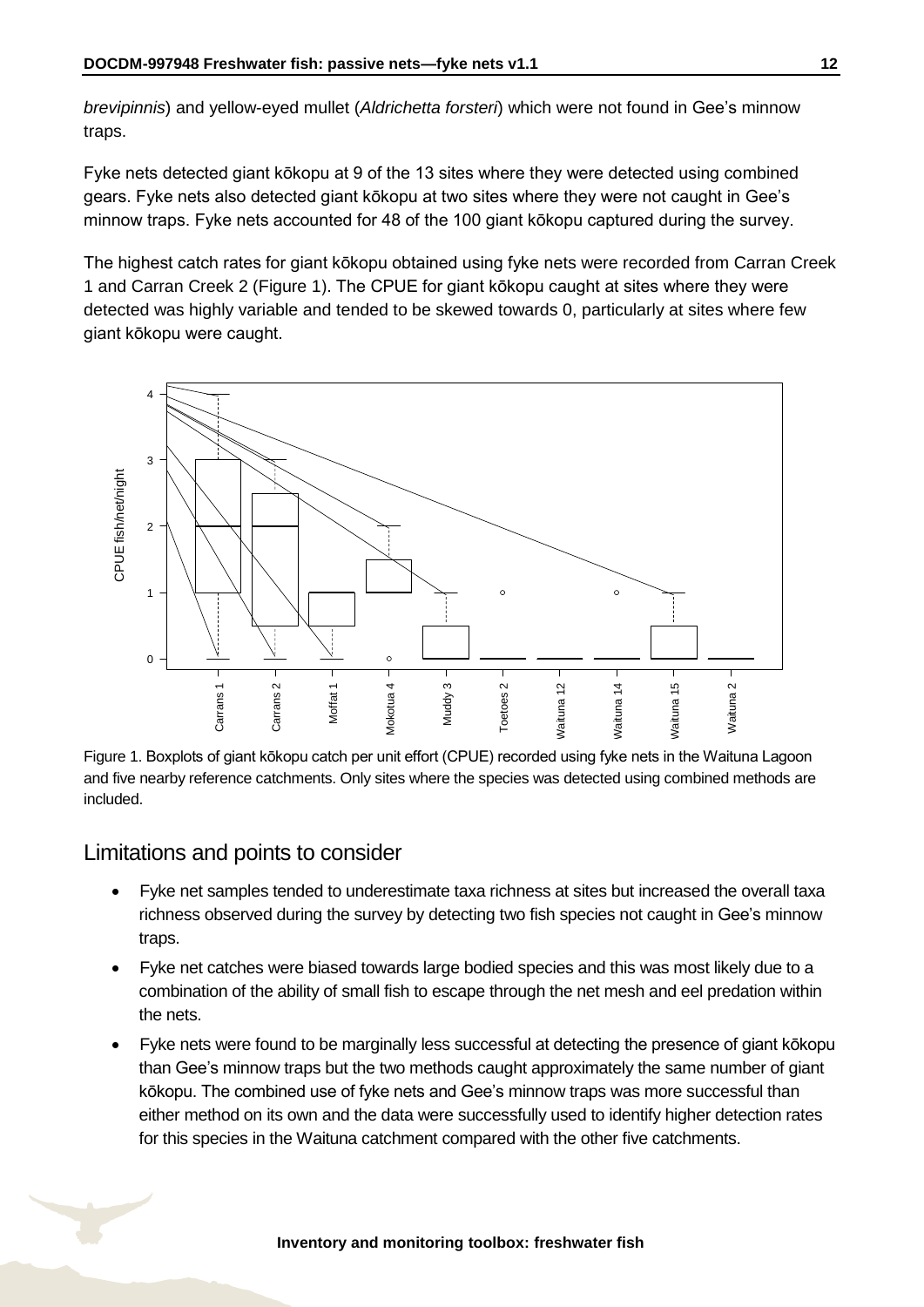High intra-site variability in giant kōkopu CPUE meant that fyke net data was not considered particularly sensitive to differences in the abundance of giant kōkopu between sites. This would limit the usefulness of fyke nets in monitoring giant kōkopu abundance based on single sampling events. The project team is currently exploring the potential of multi-night depletion sampling using fyke nets as a tool for monitoring giant kōkopu abundance.

#### References for case study A

Allibone, R.M.; David, B.; Hitchmough, R.; Jellyman, D.; Ling, N.; Ravenscroft, P.; Waters, J. 2010: Conservation status of New Zealand freshwater fish, 2009. *New Zealand Journal of Marine and Freshwater Research 44*: 271–287.

#### Acknowledgements

The data used in the case study were obtained from a work undertaken by DOC Southland Conservancy through their Arawai Kākāriki programme.

# <span id="page-12-0"></span>Full details of technique and best practice

The standard fyke net design consists of a cylinder of netting wrapped around a series of hoops to create a trap (Figure 2). Fish enter through the mouth of the trap and are retained by a series of funnel-shaped throats. One or more leaders (or wings) are attached to the mouth and are used to direct fish into the fyke net. Leaders typically consist of a mesh at least as fine as the trap and have a float-line at the top and lead-line at the bottom.



Figure 2. Standard fyke net design and elements.

There is currently no standard fyke net type for use in ecological surveys in New Zealand. However, one is currently being developed and tested for surveys in wadeable habitats (Joy et al. 2013). The standardised ecological survey net will include a separation grid for reducing predation effects on small fish. It is recommended that any new survey or monitoring programmes adopt the proposed standard fyke net design so long as it will still allow the key monitoring objectives to be achieved.

The most readily available fyke nets for DOC staff are likely to be the fyke nets used by commercial and recreational eel fishers. These typically have the following dimensions: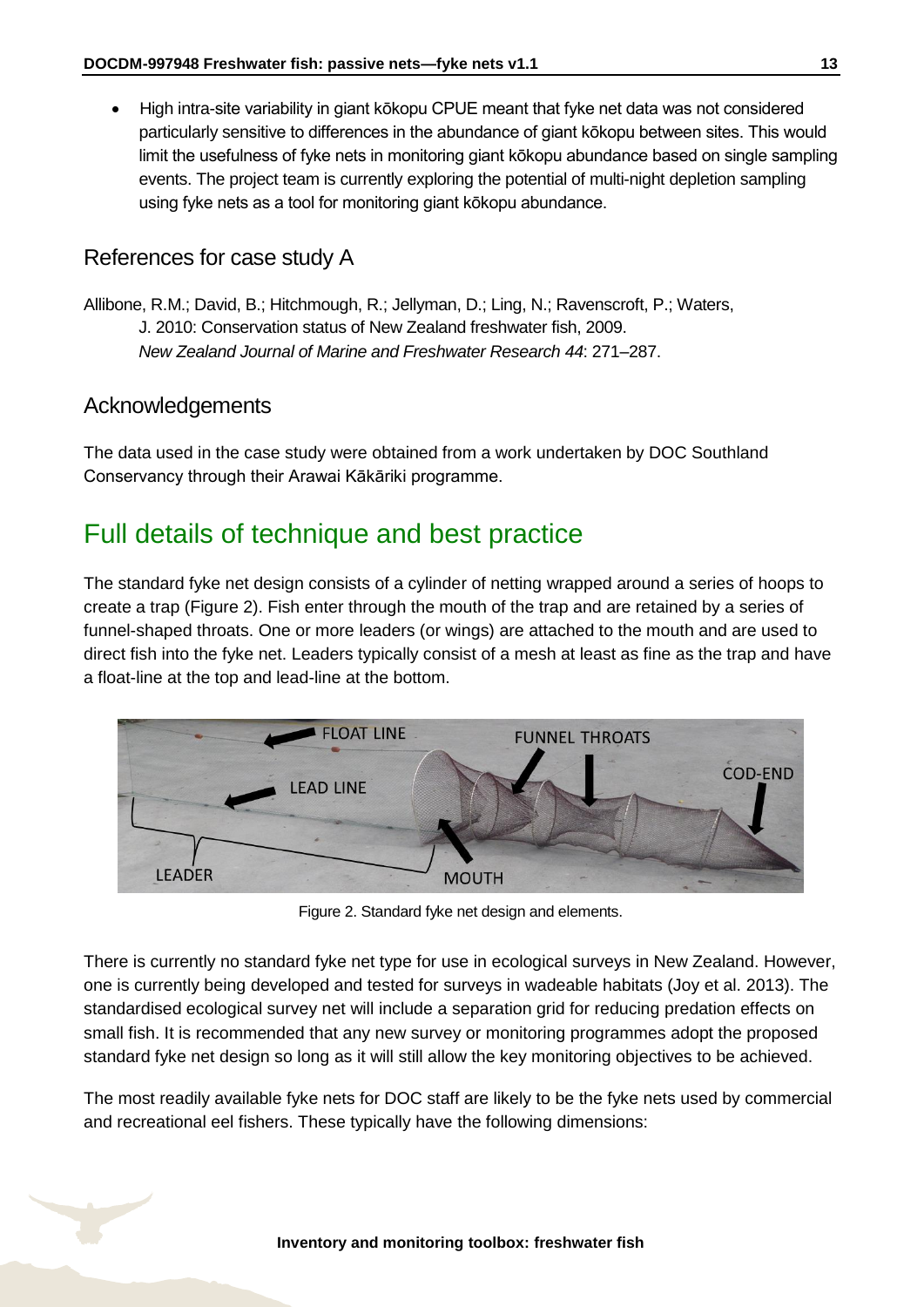- Mesh size of 15 mm (knot-to-knot or square mesh)
- Leader length of 2.5–3 m
- Total length of 5 m
- Height of 50 cm (measured at first hoop/D-ring)
- 1–2 funnel throats (not including trap mouth)

Some surveys or monitoring programmes may require the use of specialised fyke nets, such as double-wing designs for sampling fish movements. For existing monitoring programmes it is important to continue to use the same fyke net types used in previous sampling episodes to ensure catch data are comparable.

The mesh size of leaders and trap bags will have a strong influence on the size range of fish caught and there are trade-offs between using finer or coarser mesh nets. The minimum size of fish caught is largely determined by the mesh size because fish that can pass through the mesh will not be retained in the trap. Mesh size can also have an effect on injury and mortality rates for captured fish. Smaller fish can become wedged in the mesh in a similar fashion to gill nets. Larger mesh can also cause injury when appendages (e.g. fins and tails) become wedged in the mesh. These effects can be minimised by using finer mesh sizes; however, fine mesh tends to reduce water flow through the net and may increase fish stress, particularly in low dissolved oxygen environments or where very large catches are made. There is also a view that catch efficiency for larger fish is lower in fine mesh fyke nets.

Waterproof labels identifying that the nets are being used by DOC and providing a contact phone number should be attached to all nets. These will help prevent well-meaning people from removing nets during sampling.

Fyke net catches can be increased by baiting. However, baiting should be avoided where possible because it can attract large numbers of predatory fish, and influence the species composition of catches. Catch variability may also be increased because the response of fish may vary with bait quality, currents and appetite at the time of sampling. Baiting of nets may also attract fish from outside of the location of interest (Balcombe & Closs 2000). If baiting is used, care should be taken to ensure that bait type and quality is standardised as much as possible.

Fyke nets will work best in water depths roughly equal to the height of the leader but can be set in deeper water provided a good 'set' can be achieved. As a minimum, the mouth of the net must be submerged to allow fish to enter the net and minimise the potential entry of water birds. Ensure that water levels will remain above the fyke net for the entire time that it is set to avoid fish stranding and maintain constant catch efficiencies.

Setting the cod-end higher than the leader may reduce catch efficiencies (for guidance, see 'Protocols for pest fish inventory and monitoring best practice guidance'—docdm-756153). However, if a site has the potential to experience deoxygenation overnight or if there is a high risk of birds entering the net, then ensure that there is an air gap along the top of each net chamber. This air gap will allow birds to breath and will provide fish with access to more oxygen-rich surface water. A large float placed in the chambers could also be used to help maintain an air gap.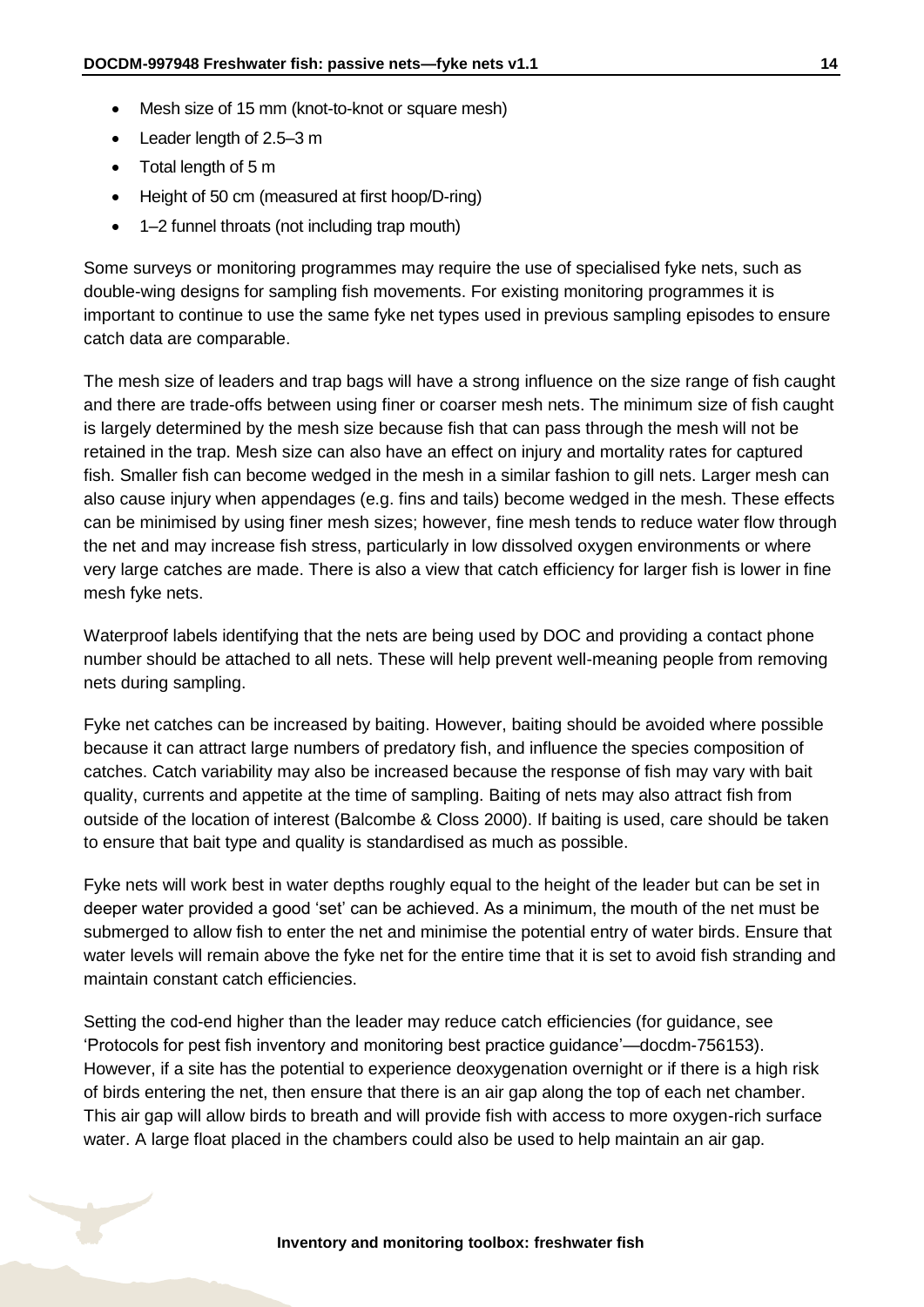There are many ways of setting a fyke net and the approach adopted at any site will depend to some degree on the habitat that is encountered. The general sequence of steps for setting fyke nets is as follows:

- 1. Ensure that the cod-end is tied securely before setting the net. Poorly secured cod-ends can result in partial or total catch loss.
- 2. Anchor one end of the fyke net using either an anchor-weight or long pole. Poles usually achieve a better leader 'set' than an anchor-weight but can only be used in relatively shallow water. Stretch the net out until it is taut and anchor the other end of the net. This step will need to be done using a boat if the site is non-wadeable. An alternative technique in non-wadeable still water habitats is to carefully lob the cod-end weight and fyke net body from the bank or boat before anchoring the leader in place.
- 3. Ensure that the leader is hanging vertically, is not twisted or sagging, and has the float line at the top and lead-line on the bottom.
- 4. Repeat steps 1–3 until all nets have been set at the site. Consider spacing between nets, especially if sampling in flowing water, as effective fishing areas may vary.
- 5. Mark the location of nets and/or extent of sampled area using a GPS. Unless they are clearly visible, nets should also be marked using flagging tape. It is also recommended that net locations at the site be recorded using a quickly drawn map.
- 6. Leave the net in place over the duration of the required sampling period. Capture rates will be maximised by setting nets overnight to include both the dusk and dawn periods when fish movement is greatest. On completion of sampling, retrieve the fyke nets by pulling in the leader end of the net first. Setting traps for longer will not necessarily increase catch rates due to gear saturation, predation and escapement effects but may increase injury and mortality rates.
- 7. Untie the cod-end and empty the contents of the net into a fish bin by lifting the front end of the net first. If the fyke incorporates a separation grid then fish from the front chamber will need to be emptied through the side opening. Process the catch by recording the number of species and any other variables of interest (e.g. length) separately for each individual net. If the net incorporates a separation grid then record the catches from the small and large fish chambers separately. Recording this data separately allows more flexibility at the data analysis stage.
- 8. Measure and record all of the habitat parameters that are relevant to the survey. The minimum parameters that should be recorded are outlined in ['Minimum attributes'.](#page-6-0) Recommended parameters are outlined in more detail in the sections below.
- 9. Decontaminate all sampling gear to prevent the spread of pest species. Guidelines for net decontamination are provided in 'Freshwater fishing net decontamination protocol' (docdm-428359). Additional useful guidance can be found in 'Review of weed transfer risk associated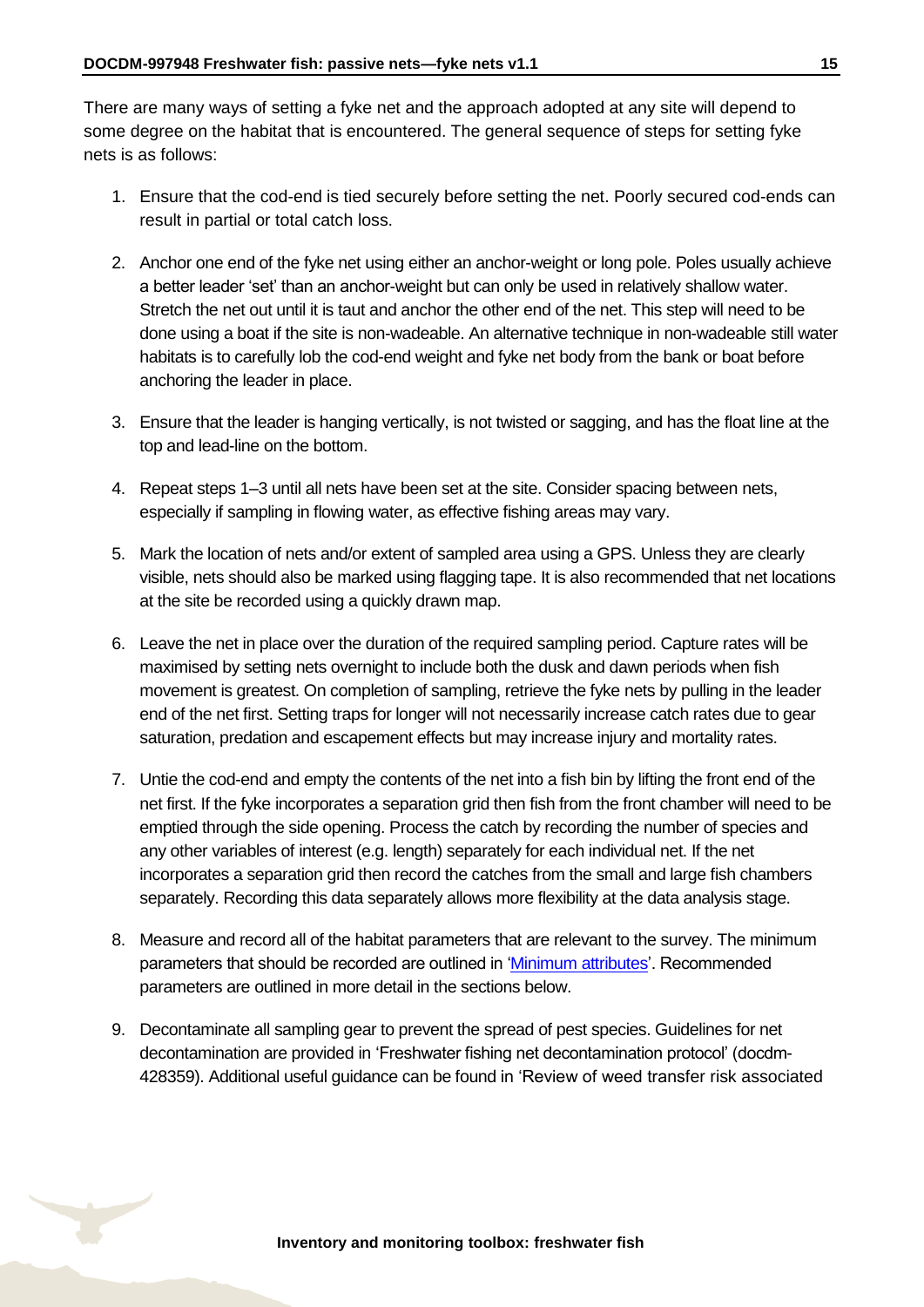with mudfish sampling and mitigation strategies' (docdm-645392), and on the Ministry for Primary Industries website<sup>3</sup>.

Considerations for setting fyke nets in streams and rivers:

- Standardised protocols for sampling using a combination of fyke nets and Gee's minnow traps are currently being developed for New Zealand wadeable streams (Joy & David in press). It is recommended that these protocols be adopted for any future stream surveys carried out by DOC staff. The advantage of using standardised protocols is that they will provide data that can be more directly compared regionally and nationally. This in turn allows the development of large, long-term datasets with a much greater ability to detect patterns against the high background variability normally associated with fisheries data (Bonar et al. 2009). Finally, standardisation encourages data sharing between organisations and creates synergies between different monitoring programmes (Bonar et al. 2009).
- It can be difficult to set fyke nets in flowing water because of the potential accumulation of debris in the leader or net. Fyke nets should be set with the mouth facing downstream to minimise the accumulation of debris. Set the cod-end hard against one bank and set the leader across on an angle to the opposite bank if possible. Avoid setting fyke nets perpendicular to the bank because the potential to accumulate debris and/or roll over will be highest in that orientation.
- If setting fyke nets in high flows it may be necessary to secure them to the bank using an anchor rope to ensure that they are not washed downstream.
- National protocols for assessing habitat in wadeable streams have been developed by Harding et al. (2009) and most regional councils will have appropriate standardised methods that could be adopted. Note that many of these methods won't be applicable to large non-wadeable streams and rivers. Habitat variables that should be recorded as part of fyke net surveys in rivers and streams are:
	- Temperature, dissolved oxygen and pH (including time of day measurement was made)
	- Average stream width and depth
	- Substrate composition
	- Meso-habitat composition
	- Riparian cover and condition
	- Aquatic macrophyte cover (a useful method has been developed by Collier et al. 2006)
	- Qualitative habitat assessments (e.g. P1 and P2d field sheets from Harding et al. 2009)

Considerations for setting fyke nets in lakes:

- Fyke nets should be orientated so that they are perpendicular with the shoreline and with the mouth facing towards shore.
- To prevent fish movement around the end of the leader, choose net positions that enable a good seal between the end of the leader and the shore or instream objects.
- Use points at end of bays and passages between instream objects (e.g. macrophyte beds) to maximise catch rates.

-

<sup>&</sup>lt;sup>3</sup><http://www.biosecurity.govt.nz/pests/didymo/cleaning>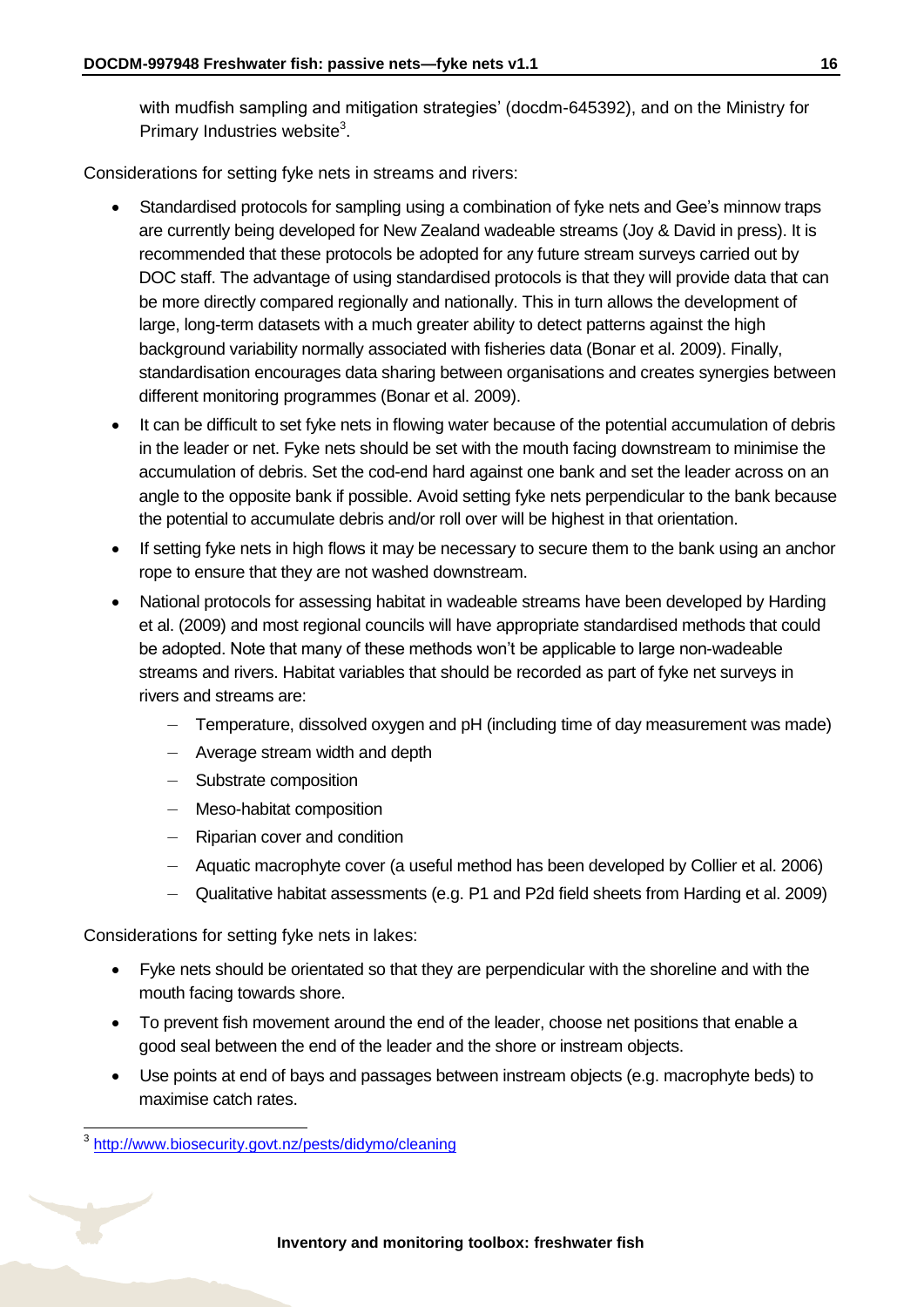- Avoid setting fyke nets where there is a high risk of hypolimnetic deoxygenation<sup>4</sup>, as it may result in high mortality rates amongst fish.
- Habitat variables that should be recorded in conjunction with fyke net catches include:
	- Water depth
	- Water temperature
	- Dissolved oxygen concentrations (preferably at surface and 1 m off the bottom)
	- Habitat description including presence of any macrophytes or other structure and type of substrate nets were set on.

Considerations for setting fyke nets in wetlands:

- An advantage with using fyke nets in wetlands is that they can be relatively easily set amongst dense aquatic vegetation. It may sometimes be necessary to clear holes in the vegetation and/or pin the leader and mouth of the net to the substrate to ensure that they fish effectively.
- It is possible to use 'mini' fyke nets, which are less than half the size of standard fyke nets and which fish well in shallow waters such as those typically found in wetlands.
- Habitat variables that should be recorded in conjunction with fyke net catches include
	- Water depth
	- Water temperature
	- Dissolved oxygen concentrations (preferably at surface and 1 m off the bottom)
	- Habitat description including presence of any macrophytes or other structure and type of substrate nets were set on

## <span id="page-16-0"></span>References and further reading

- Allibone, R.M.; David, B.; Hitchmough, R.; Jellyman, D.; Ling, N.; Ravenscroft, P.; Waters, J. 2010: Conservation status of New Zealand freshwater fish, 2009. *New Zealand Journal of Marine and Freshwater Research 44*: 271–287.
- Anderson, R.O.; Neumann, R.M. 1996: Length, weight, and associated structural indices. In Murphy, B.R.; Willis, D.W. (Eds): Fisheries techniques. 2nd edition. American Fisheries Society, Bethesda, Maryland.
- Balcombe, S.R.; Closs, G.P. 2000: Variation in carp gudgeon (*Hypseleotris* spp.) catch rate in dense macrophytes. *Journal of Freshwater Ecology 15*: 389–395.
- Bonar, S.A.; Contreras-Balderas, S.; Iles, A.C. 2009: Chapter 1: An introduction to standardized sampling. In Bonar, S.A.; Hubert, W.A.; Willis, D.W. (Eds): Standard methods for sampling North American freshwater fishes. American Fisheries Society, Bethesda, Maryland.

 $\overline{\phantom{a}}$  $4$  Where the bottom layers of the lake (hypolimnion) become deoxygenated. This frequently occurs during still, warm conditions.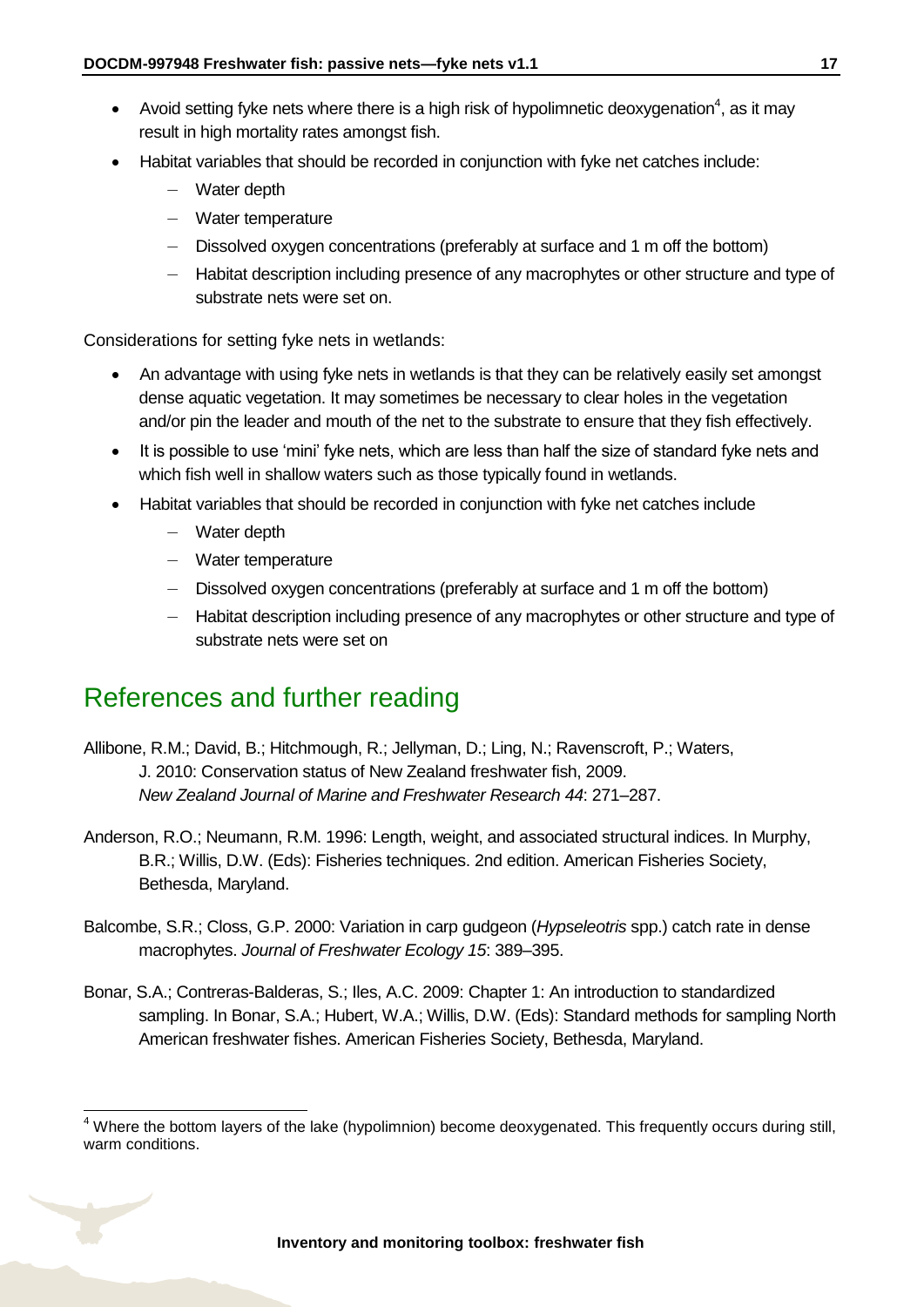- Breen, M.J.; Ruetz, C.R. 2006: Gear bias in fyke netting: evaluating soak time, fish density, and predators. *North American Journal of Fisheries Management 26*: 32–41.
- Collier, K.J.; Kelly, J.; Champion, P. 2006: Regional guidelines for ecological assessments of freshwater environments: aquatic plant cover in wadeable streams. Environment Waikato Technical Report 2006/47. 25 p.
- Guy, C.S.; Brown, M.L. (Eds). 2007: Analysis and interpretation of freshwater fisheries data. American Fisheries Society, Bethesda, Maryland.
- Harding, J.S.; Clapcott, J.E.; Quinn, J.M.; Hayes, J.W.; Joy, M.K.; Storey, R.G.; Greig, H.S*.*; Hay, J.; James, T.; Beech, M.A.; Ozane, R.; Meredith, A.S.; Boothroyd, I.K.G. 2009: Stream habitat assessment protocols for wadeable rivers and streams of New Zealand. School of Biological Sciences, University of Canterbury, Christchurch. [http://www.cawthron.org.nz/coastal](http://www.cawthron.org.nz/coastal-freshwater-resources/downloads/stream-habitat-assessment-protocols.pdf)[freshwater-resources/downloads/stream-habitat-assessment-protocols.pdf](http://www.cawthron.org.nz/coastal-freshwater-resources/downloads/stream-habitat-assessment-protocols.pdf)
- Hayes, D.B.; Ferreri, C.P.; Taylor, W.W. 1996: Active fish capture methods. In Murphy, B.R.; Willis, D.W (Eds): Fisheries techniques. 2nd edition. American Fisheries Society, Bethesda, Maryland.
- Hayes, J.W. 1989: Comparison between a fine mesh trap net and five other fishing gears for sampling shallow-lake fish communities. *New Zealand Journal of Marine and Freshwater Research 23*: 321–324.
- Hubert, W.A. 1996: Passive capture techniques. In Murphy*,* B.R.; Willis, D.W. (Eds): Fisheries techniques. 2nd edition. American Fisheries Society, Bethesda, Maryland.
- Hubert, W.A.; Fabrizio, M.C. 2007: Relative abundance and catch per unit effort. In Guy, C.S.; Brown, M.L. (Eds): Analysis and interpretation of freshwater fisheries data. American Fisheries Society, Bethesda, Maryland.
- Jellyman, D.J.; Graynoth, E. 2005: The use of fyke nets as a quantitative capture technique for freshwater eels (*Anguilla* spp.) in rivers. *Fisheries Management and Ecology 12:* 237–247.
- Joy, M.; David, B; Lake, M. 2013: New Zealand freshwater fish sampling protocols: part 1—wadeable rivers and streams. Massey University, Palmerston North.
- Lyon, J.; Stuart, I.; Ramsey, D.; O'Mahoney, J. 2010: The effect of water level on lateral movements of fish between river and off-channel habitats and implications for management. *Marine and Freshwater Research 61*: 271–278.
- McDowall, R.M. 2000: The Reed field guide to New Zealand freshwater fishes. Reed Books, Auckland.
- Murphy, B.R.; Willis, D.W. (Eds). 1996: Fisheries techniques. 2nd edition. American Fisheries Society, Bethesda, Maryland.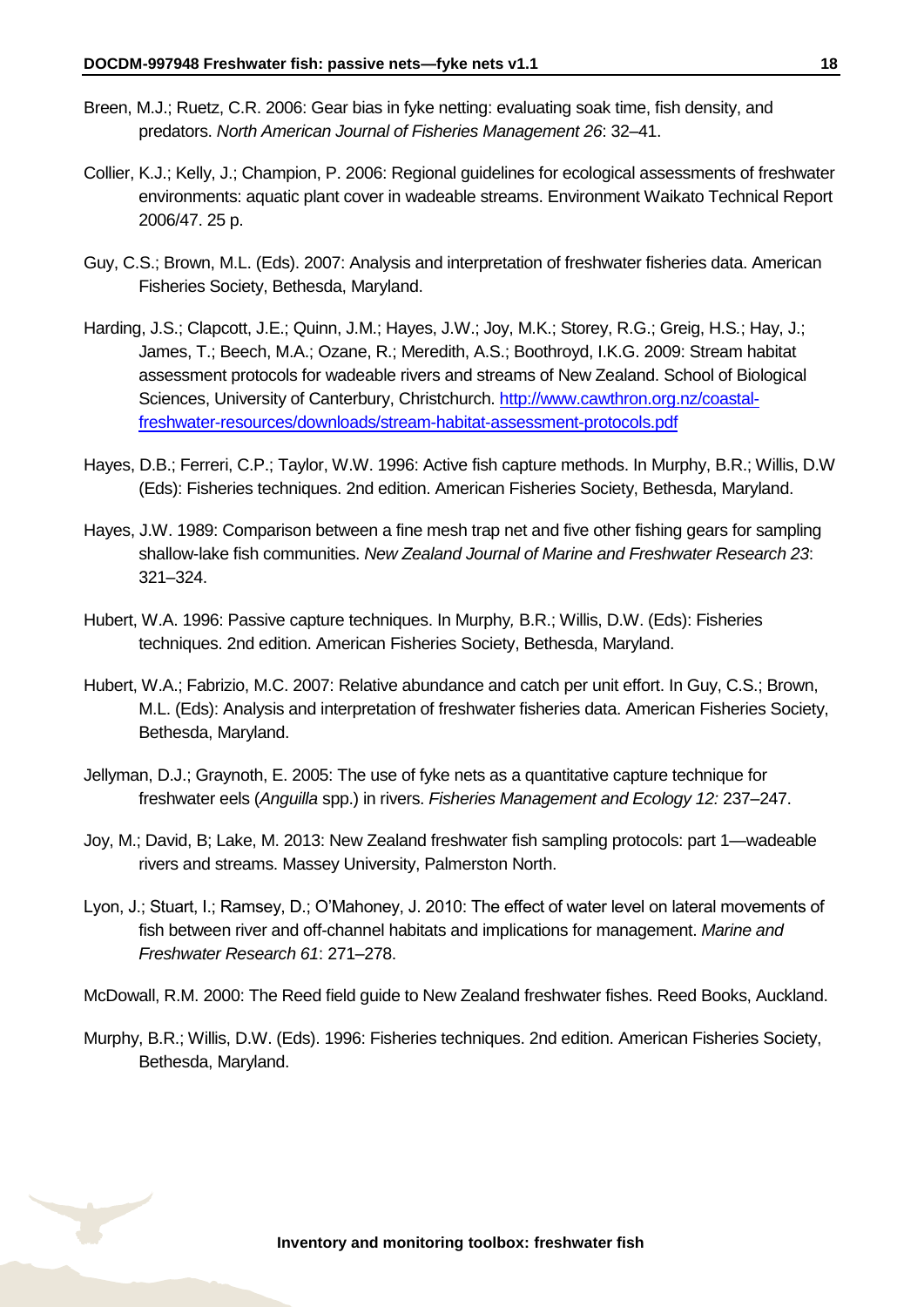Portt, C.B.; Coker, G.A.; Ming, D.L.; Randall, R.G. 2006: A review of fish sampling methods commonly used in Canadian freshwater habitats. Canadian Technical Report of Fisheries and Aquatic Sciences 2604.

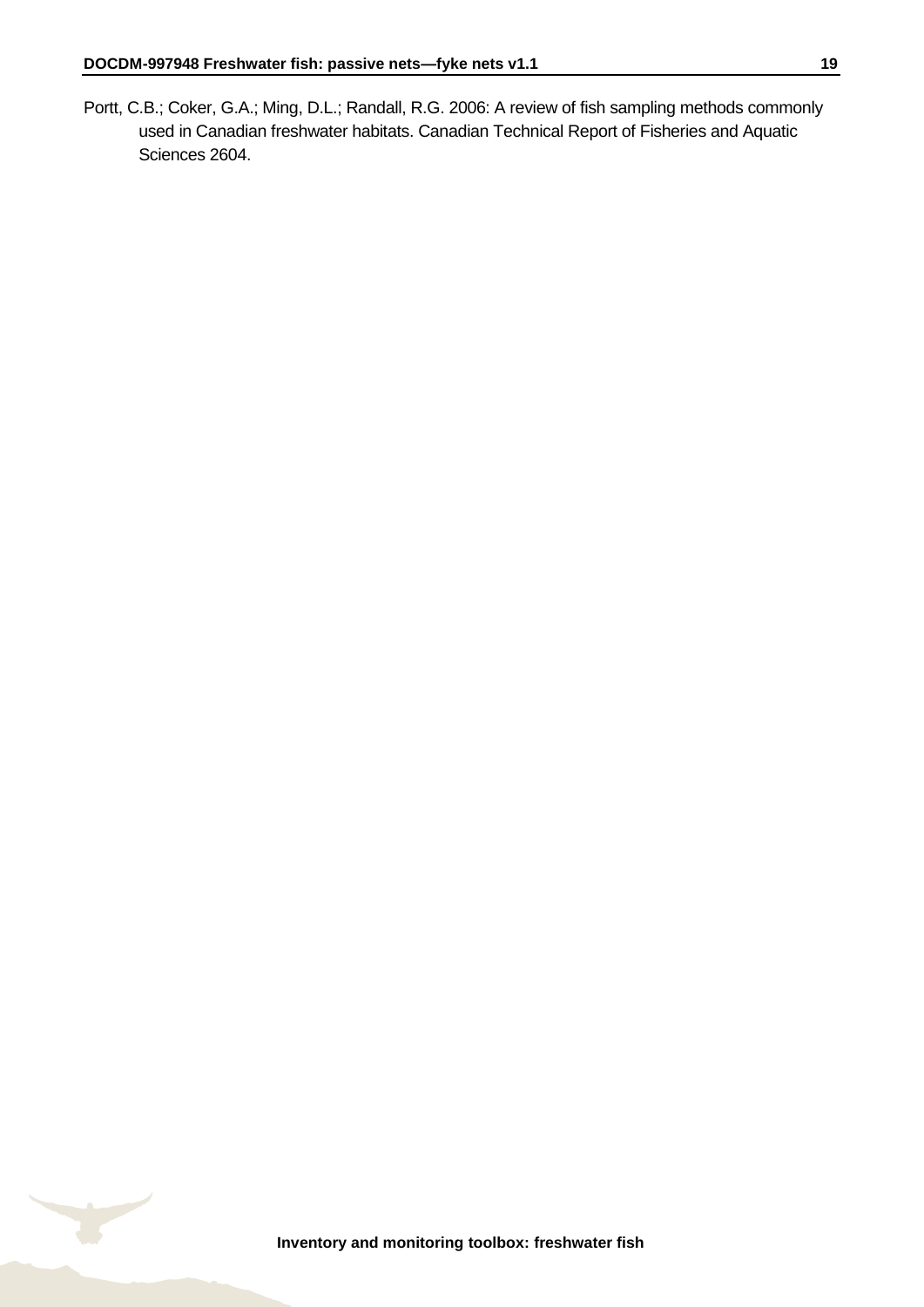# <span id="page-19-0"></span>Appendix A

The following Department of Conservation documents are referred to in this method:

<span id="page-19-1"></span>

| docdm-346005  | Boat competency SOP                                                                        |
|---------------|--------------------------------------------------------------------------------------------|
| docdm-428359  | Freshwater fishing net decontamination protocol                                            |
| docdm-870579  | A guideline to monitoring populations                                                      |
| docdm-1008026 | Introduction to monitoring freshwater fish                                                 |
| docdm-756153  | Protocols for pest fish inventory and monitoring best practice guidance                    |
| docdm-645392  | Review of weed transfer risk associated with mudfish sampling and<br>mitigation strategies |
| docdm-1470778 | Set nets and diving birds: best practice guidance                                          |
| docdm-146272  | Standard inventory and monitoring project plan                                             |
| olddm-566603  | Wading safely                                                                              |

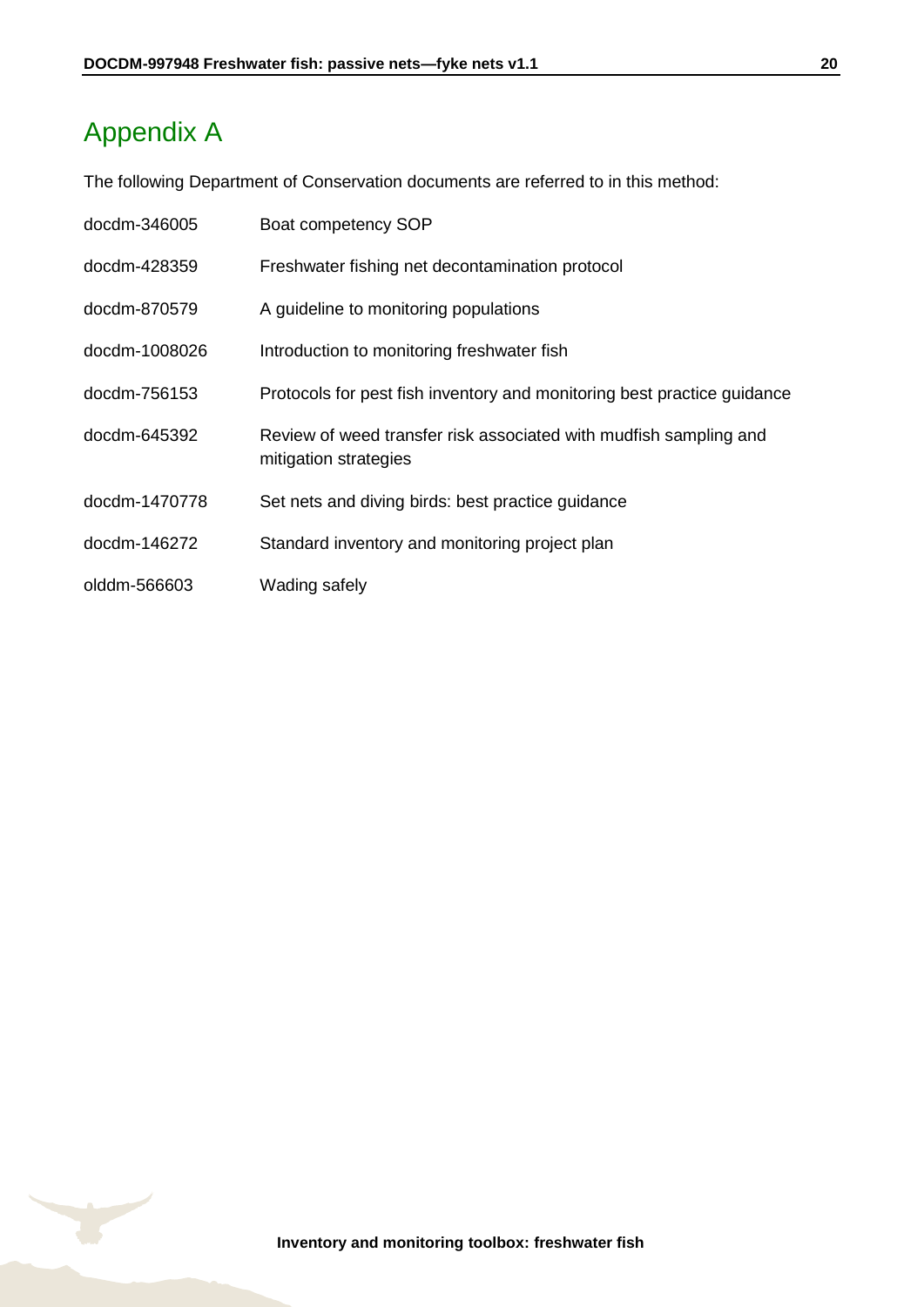# <span id="page-20-0"></span>Appendix B

### Data entry template for passive netting methods

This is an example of how to enter fish data collected using passive netting methods. This data entry template uses a 'long format' where individual records are entered in rows and variables are entered in columns. While this format can be more time consuming than other formats when entering data, it will save a lot of time and effort when it comes to data analysis. Multiple analyses can be quickly carried out using this one dataset thereby avoiding the need to re-enter the same data. This dataset format can be readily manipulated and summarised using filter, sort and pivot table tools found in Microsoft Excel. Most statistical software packages require that data be entered in 'long format'.



**Inventory and monitoring toolbox: freshwater fish**